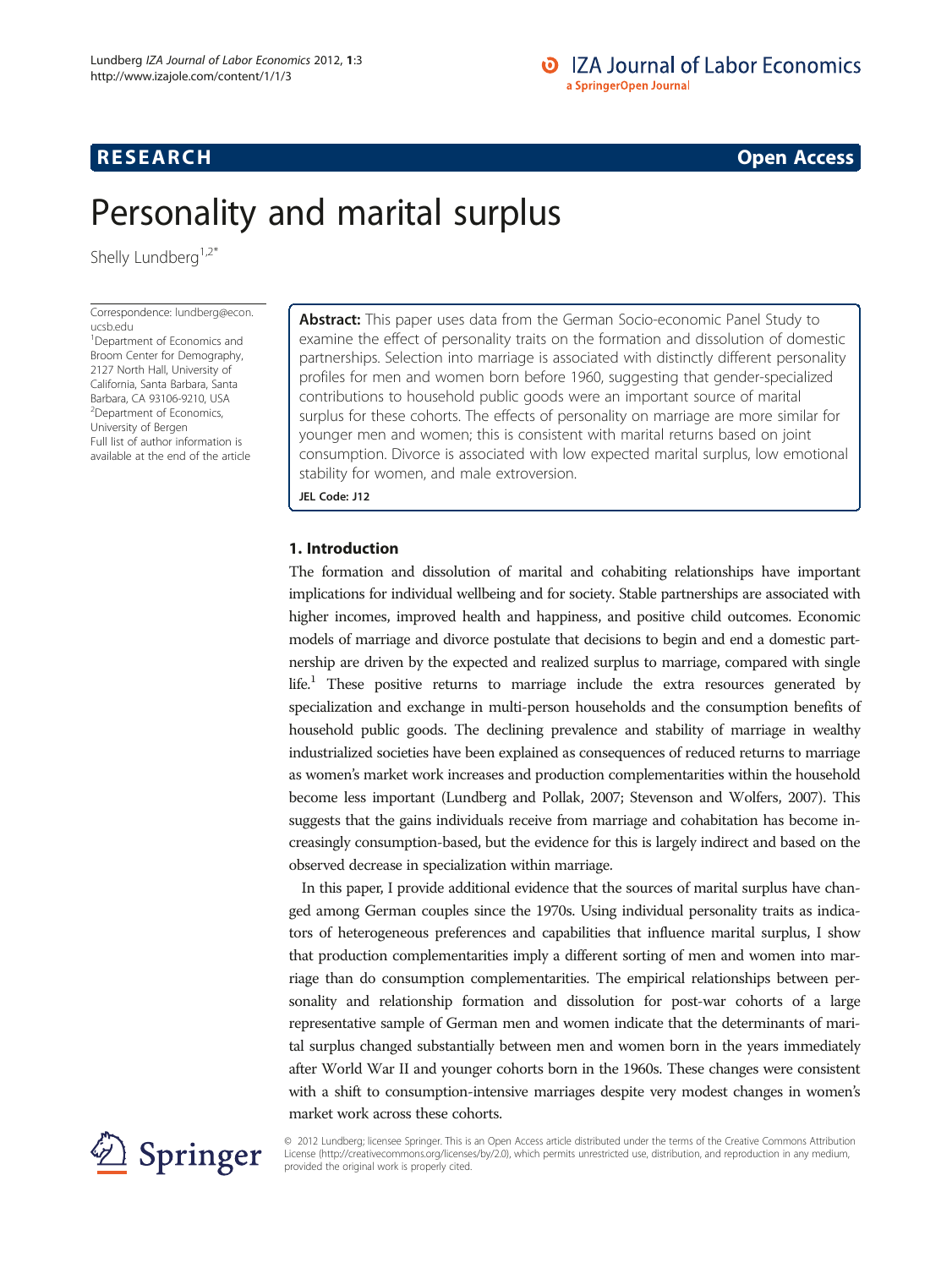Returns to marriage and cohabitation that are due to production complementarities are enhanced by the mating of individuals with different capabilities who can benefit from specialization in different activities and exchange within the household (Becker, [1981\)](#page-18-0). Consumption complementarities, such as those due to joint public goods consumption, are of greatest benefit if individuals with similar preferences for consumption and leisure are matched [\(Lam, 1988](#page-19-0)). As noted by [Borghans et al. \(2008](#page-19-0)), personality traits seem, intuitively, to be related both to preferences (conscientious people place a high value on order, and extraverts prefer social interaction to solitude) and to capabilities (conscientious people are self-disciplined at school; introverts perform poorly in sales jobs). If personality traits are predictive of individual contributions to marital surplus, either through market/domestic productivities or tastes for household public goods, then they should also predict individual selection into and out of marriage. Thus, the empirical relationship between personality traits and demographic outcomes should be informative, both about the relative significance of consumption-based and production-based gains to marriage and about the economic interpretation of personality.

We know that economic factors such as educational attainment and market wages are predictive of age at marriage and the probability of divorce, but much of the individual variation in marital histories remains unexplained. Economists have begun explore the role of psychological traits, including personality, motivational factors, and preferences, as determinants of labor market outcomes, $\frac{2}{3}$  but the impact of psychological variables on social and demographic behaviors remains largely unstudied in economics. Psychologists and sociologists have examined the relationship between personality and family outcomes such as fertility and marital satisfaction, but most of these analyses are based on relatively small samples. The recent availability of psychological variables in large representative surveys such as the German Socio-economic Panel Study and the British Household Panel Study present new opportunities for economists and other social scientists to study their association with a wide range of lifetime experiences, and to reconsider how we model the formation and stability of families and the living arrangements of children.

This paper uses data from the German Socio-economic Panel Study (SOEP), which contains an array of psychological and preference indicators (most gathered in recent waves of the survey), and relates these to lifecycle demographic outcomes for cohorts up to age 59 in 2005. Personality traits are treated as indicators of preferences and capabilities that shape the returns to marriage and the ability of partners to solve problems and make long-term commitments. A caveat to the interpretation of the empirical results is that, although personality has been found to be extremely stable over the adult lifespan, we cannot rule out the possibility that measured traits have been influenced by marital histories.

For the full sample, I find evidence both of common factors in the sorting of men and women into marriage and divorce (openness to experience and conscientiousness), and of distinct gender differences in the effects of other traits (agreeableness increases the probability of marriage for women and decreases marriage for men, while extroversion and neuroticism are significant only for women). For the older cohorts, the results suggest that contributions to marital surplus were to some extent gender-specialized, with men providing material and women emotional contributions to their joint domestic enterprise. For younger cohorts, openness and conscientiousness are important determinants of transitions into and out of marriage, and their effects on the marriage probabilities of men and women are not significantly different. In general, individual personality traits are important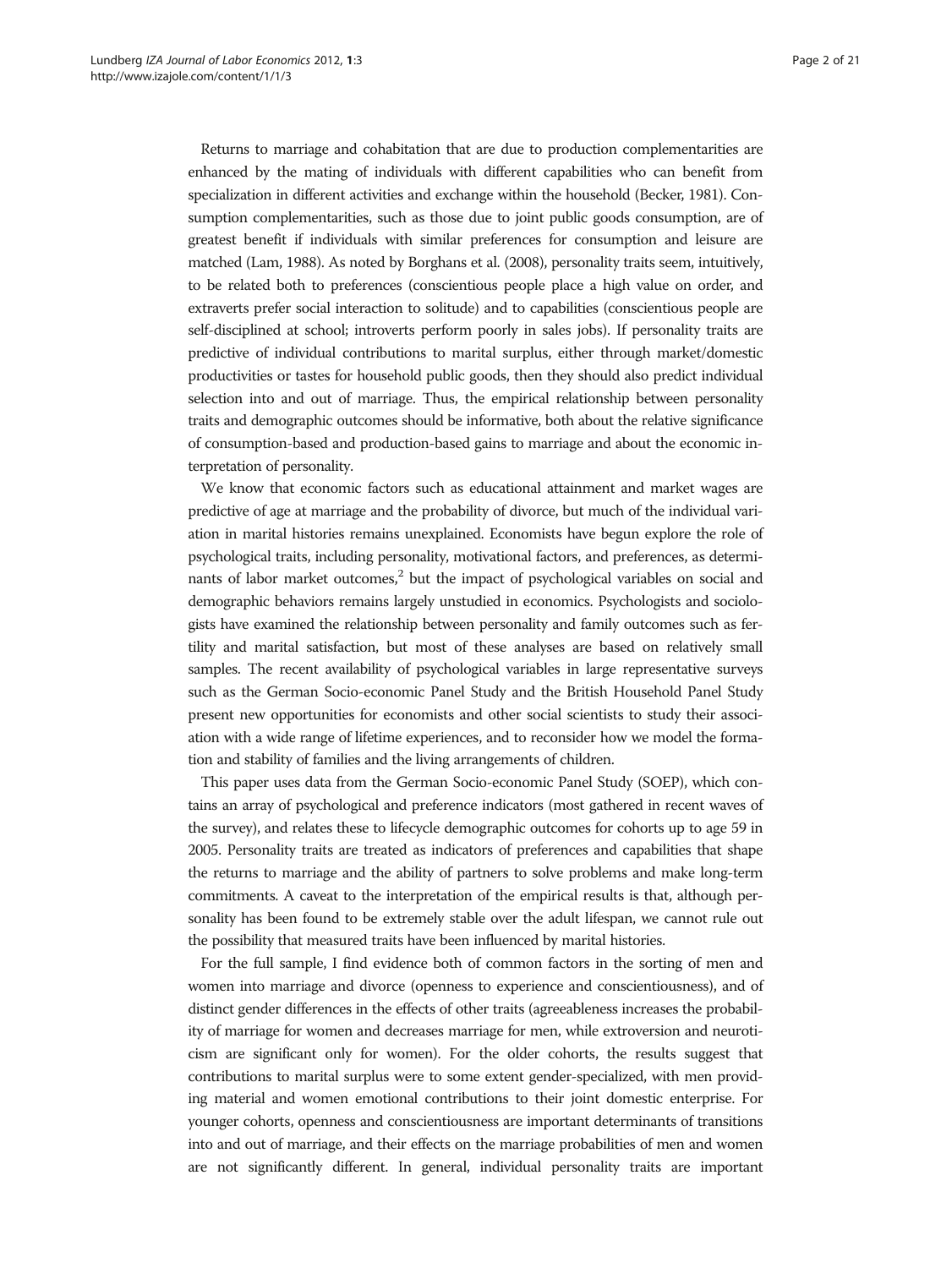indicators of marital surplus, and the cohort results are consistent with a shift in the sources of marital surplus from specialized domestic production for post-war birth cohorts of men and women to joint consumption for younger cohorts born in the 1960s. Propensities to divorce appear to be related both to low marital surplus and to low emotional stability (which may inhibit marital negotiation) and to the availability of alternatives.

#### 2. Marriage and divorce

Since 1950, patterns of family formation and dissolution have undergone a transformation known as the second demographic transition [\(Lesthaege, 2010\)](#page-19-0) in most wealthy market economies. Marriage and childbearing have been delayed, cohabitation rather than formal marriage is increasingly prevalent, and partnerships are less stable. Since union formation and dissolution are strongly linked to the lifetime wellbeing of men, women, and children, understanding the determinants of an individual's family status has become more salient for policy as variability in family histories, both across individuals and socioeconomic groups, has increased.

Economists consider marriage (and domestic partnership in general) to be the outcome of choices by individuals who expect to enjoy private gains from the establishment of a joint household. Since men and women decide to marry on the basis of a comparison of their expected utility in two states—married and single—the decision depends both on the magnitude of the expected marital surplus and on the partners' ability to make a credible commitment regarding the division of the surplus. $3$  The gains from marriage arise from both joint production and joint consumption in the household, and have several distinct sources. Production-based gains come from economies of scale in domestic production and from the returns to specialization and exchange within the household; consumption benefits arise from risk pooling, the joint consumption of household public goods (including children), and the direct utility of time spent together.

A focus on production complementarities and specialization within the household leads to the standard prediction that there should be negative assortative mating based on market wages [\(Becker, 1981\)](#page-18-0): the hard-driving careerist marries the happy homemaker. The gains to matching individuals with complementary skills should also apply to other individual capabilities relevant to household production—there will be potential gains to the marriage of an accomplished cook to a keen gardener. However, as women's labor force participation has increased and the relative significance of household (rather than market) production has declined, complementarities in consumption have become more important sources of the gains to marriage ([Stevenson and Wolfers, 2007\)](#page-20-0). This implies that positive assortative mating on traits related to preferences for household consumption—a shared interest in children, modern art, or loud parties, for example—should have become increasingly important [\(Lam, 1988\)](#page-19-0). [Isen and Stevenson \(2010\)](#page-19-0) document the changes in American women's family behavior since 1950 and note that the observed increase in assortative mating by education, which should be correlated with preferences for time use and consumption as well as the price of market time, is consistent with increasingly consumption-based marriage.

Analyses of selection into and out of marriage and of assortative mating have focused on individual characteristics that are readily available on large samples, such as education, race and ethnicity, and family background [\(Schwartz and Mare, 2005](#page-20-0); [Furtado and](#page-19-0)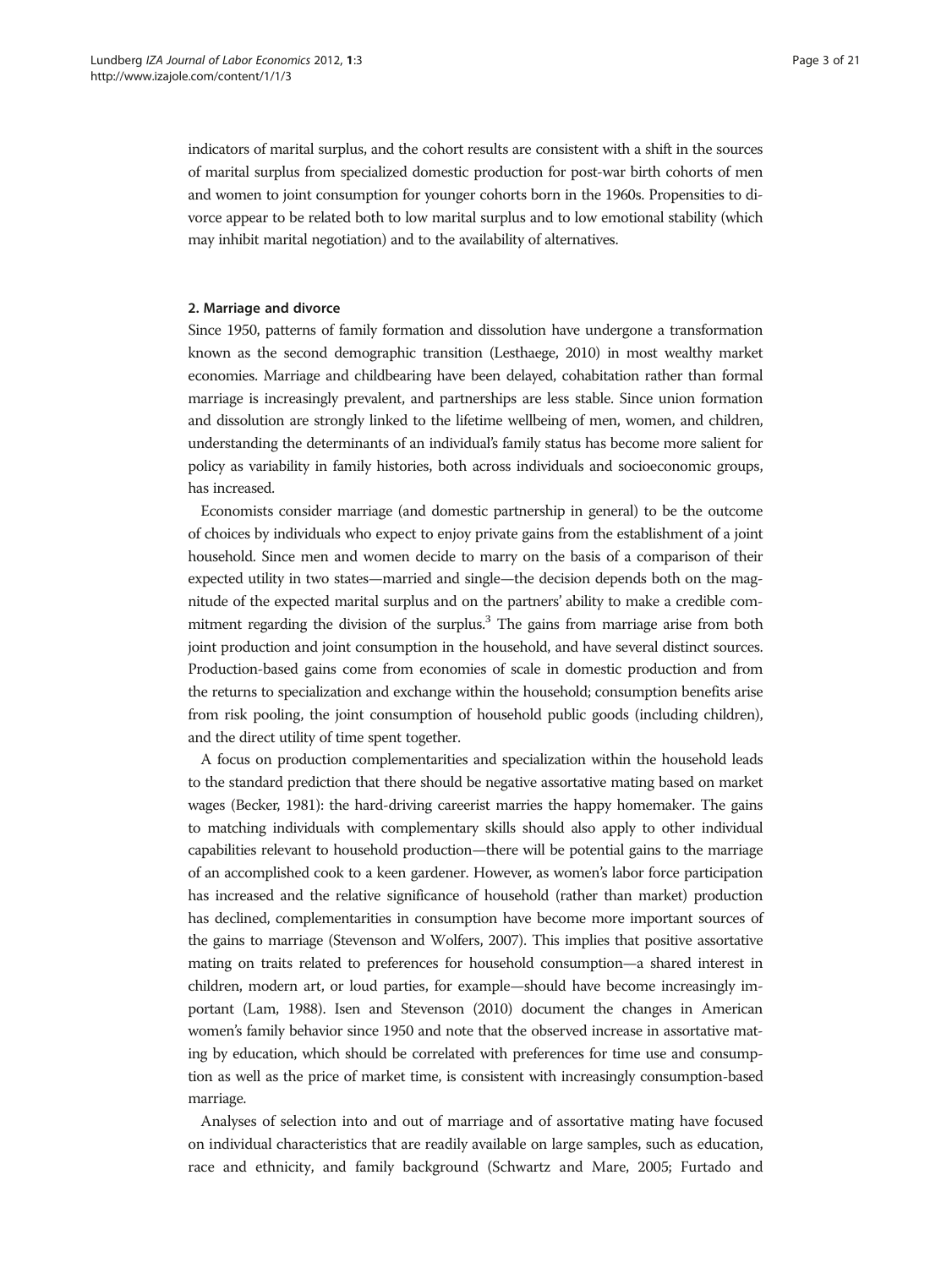[Theodoropoulos, 2011](#page-19-0); [Chiswick and Houseworth, 2011](#page-19-0)). New data on personality, which is both a relatively stable set of individual traits and is strongly predictive of behavior and of economic and social outcomes, provide new opportunities to examine the determinants of marital surplus. Personality inventories are intended to be descriptive of stable differences in individual dispositions. There are many alternative taxonomies, but the "Big Five" personality inventory is broadly accepted as a consistent and reliable categorization of attributes that people find "important and useful in daily interactions" [\(Goldberg, 1981](#page-19-0)). The Big Five measures individual differences across five broad traits: openness, conscientiousness, agreeableness, extraversion, and neuroticism (or its converse, emotional stability).

In an evolutionary context, the five-factor model may identify individual variations on behavioral dimensions that are significant to human social acceptance and status in groups. [McAdam and Pals \(2006](#page-19-0)) identify these facets of social interaction and their associated personality traits as social dominance (extraversion), negativity and instability (neuroticism), cooperation (agreeableness), trust and commitment (conscientiousness), and openness to change and learning (openness to experience). At a more micro-level, these modes of interaction are also relevant to mating and successful pair-bonding—a conscientious mate will be more trustworthy and more likely to fulfill a marital commitment.

Though a recent literature in economics has examined the cross-sectional relationship between personality indicators and labor market outcomes,<sup>4</sup> the effect of personality on demographic outcomes in large samples is almost unexplored. An exception is a set of recent studies of fertility and fertility timing. Jokela et al. ([2009\)](#page-19-0) review a small set of studies in psychology on personality and childbearing and estimate the relationship between personality and parenthood using a large longitudinal survey  $(N = 1,839)$  of young Finns. They find that emotionality (related to neuroticism) and sociability (related to extraversion) are associated with the probability of having children for both men and women. [Tavares \(2008\)](#page-20-0) examines the relationship between Big Five personality traits and age at first birth for women in the British Household Panel Survey and finds that agreeableness, extraversion, and neuroticism accelerate childbearing, while conscientiousness and openness delay it.<sup>5</sup>

Measured psychological characteristics, including personality, may reflect individual variation in both preferences and capabilities. [Tavares \(2008\)](#page-20-0) interprets the correlations she finds between personality and fertility timing as reflective of individual women's underlying preferences and motivations for childbearing. Borghans et al. ([2008\)](#page-19-0) discuss the relevance of personality to economics and the relevance of economics to personality psychology. They provide some analytic frameworks for linking personality psychology and economics and argue that personality traits, as well as cognitive ability, may impose constraints on individual choices and, in turn, "conventional economic preference parameters can be interpreted as consequences of these constraints" (p. 997). For example, high rates of time preference may be caused by an individual's inability to delay gratification, or by an inability to imagine the future.

It is possible to construct simple models of personality and marital surplus in which "preference" and "constraint" interpretations of personality have distinct predictions for empirical relationships between individual traits and marriage behavior. In the first model presented below, personality affects individual tastes for a household public good and, in the second, personality traits are indicators of productive capabilities. In this context, the two types of economic interaction that create marital surplus—household production and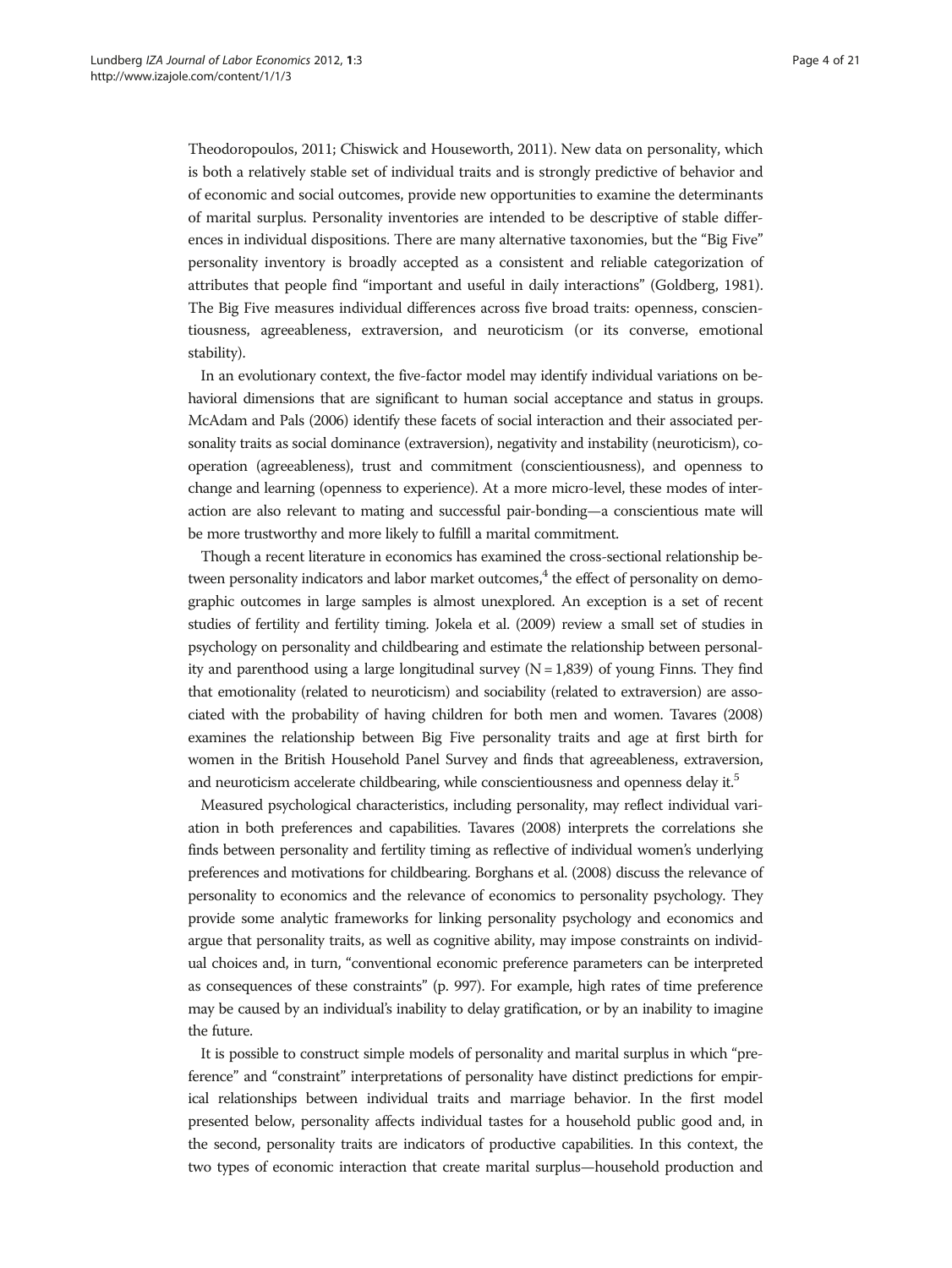joint consumption—have contrasting implications for how individual traits affect the decision to marry. If a personality trait has the same effect on the probability of marriage for men and women, we can infer that it is related to the consumption benefits of marriage, and therefore to individual preferences. If gender-based specialization is an important source of marital surplus, however, we would expect different capabilities to promote the marriages of men and women. If psychological traits primarily reflect individual capabilities rather than preferences, then trait effects on marriage will differ by gender.

Suppose, first of all, that the gains to marriage depend on the joint consumption of a marriage-specific public good that is purchased in the market. Each individual  $i$  in a prospective couple has a continuous, quasi-concave utility function that is monotone increasing in consumption of a household public good, Q, and a private good,  $x_i$ . Q is purchased in the market at a price  $p$ . Let preferences take the quasi-linear form:

$$
U_i(Q, x_i) = A(Q)x_i + B_i(Q)
$$
\n<sup>(1)</sup>

which permits utility to be transferable within the household through reallocations of the private good.<sup>6</sup> A married couple consisting of person 1 and person 2 is assumed make decisions cooperatively and, with transferable utility, the efficient level of the household public good is independent of the distribution of income that household bargaining determines. The optimal value of Q satisfies the Samuelson condition

$$
MRS_1 + MRS_2 = A'(Q)(x_1 + x_2) + B'_1(Q) + B'_2(Q) + p \tag{2}
$$

and the pooled household budget constraint  $x_1 + x_2 + pQ = Y_1 + Y_2$  where  $Y_i$  is the exogenous income of individual i.

Model 1: Marital Consumption. For simplicity, let  $B_i(Q) = \beta_i Q$  with  $\beta_i > 0$  so that a single parameter defines individual preferences for the household public good. Substituting the budget constraint into the Samuelson condition implies Q as a function of income, prices, and the preference parameters and, not surprisingly, Q is increasing in  $\beta_1$  and  $\beta_2$ .

Let utility when married include a direct return to marriage,  $c_i^m$ , that is randomly distributed over the population, may be positive or negative, and is independent of partner's characteristics. Single individuals are assumed to have the same preferences as married individuals, but we assume that single households do not consume any of the public good, so that all income is spent on the private good. If  $A(0) = 1$ , then single utility is  $U_i^s(Y_i) = Y_i$ 

This implies that total marital surplus for the couple will be

$$
S = U_1^m + U_2^m - U_1^s - U_2^s = A(Q)(x_1 + x_2) + (\beta_1 + \beta_2)Q + c_1^m + c_2^m - Y_1 - Y_2 \tag{3}
$$

and individuals 1 and 2 will marry if  $S > 0$ . In a general model with transferable utility in which potential spouses vary only in wealth, [Lam \(1988](#page-19-0)) shows that there will be positive assortative mating on wealth, since there are positive returns to choosing a spouse with similar demands for the public good. We are concerned here with preferences rather than wealth, and marital surplus is increasing in both  $\beta_1$  and  $\beta_2$ , the relative preferences for the marriage-exclusive public good.

Suppose that a personality trait  $z_0$  influences preferences so that  $\beta_i(z_{oi})$  and  $\frac{\partial \beta}{\partial z_0} > 0$ . In this case, household public goods and total marital surplus will be increasing in  $z<sub>0</sub>$  for both men and women. For a woman with personality  $z_{01}^*$ , there will be some value of a potential partner's trait  $\bar{z}_{02}(z_{01}^*)$  such that S≥0 for all partners for whom  $z_{02}$ ≥ $\bar{z}_{02}$ . If there is random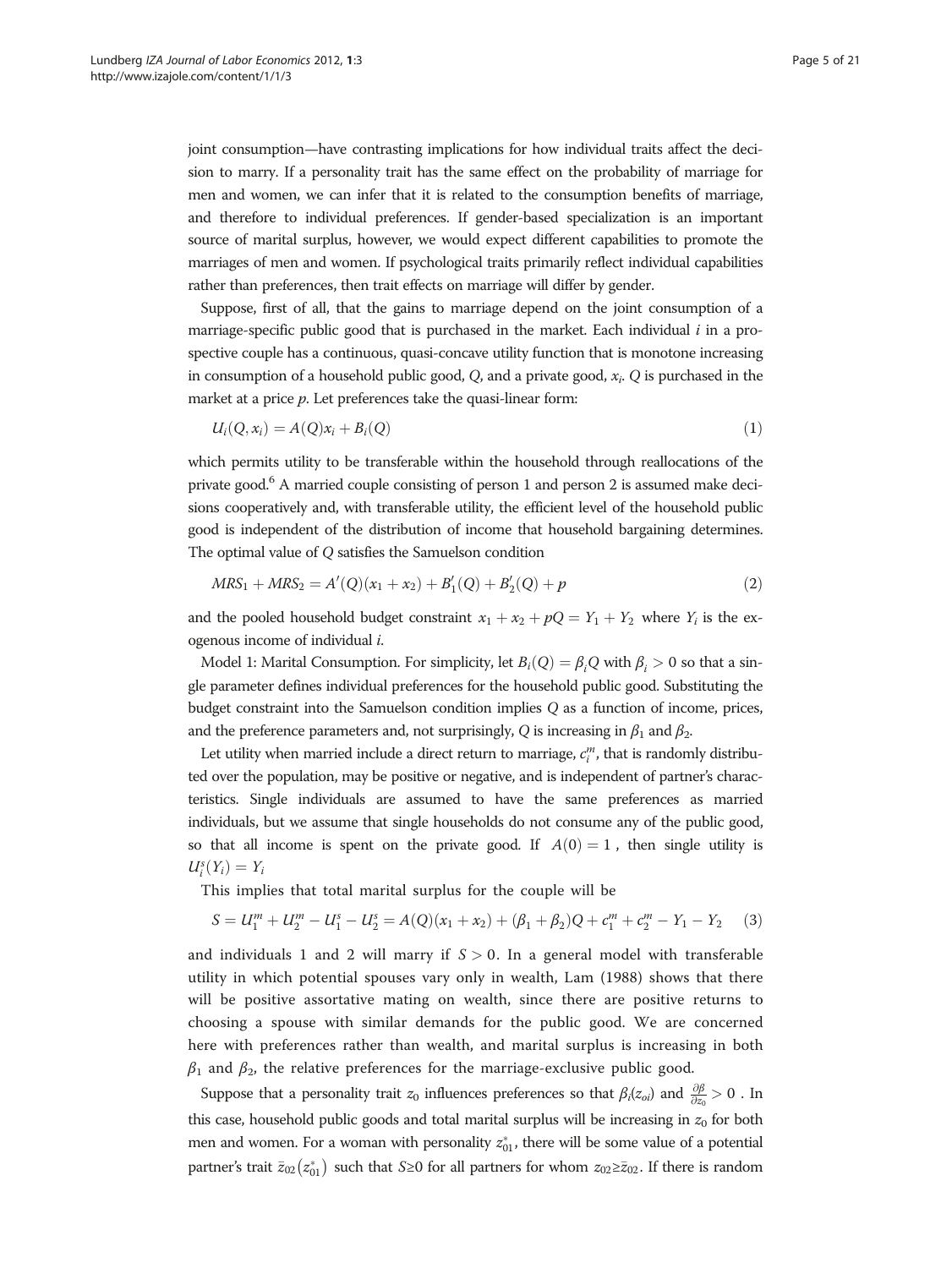matching in the marriage market, then the probability that this woman marries is equal to the probability that a randomly-selected partner has personality trait  $z_{02} \geq \bar{z}_{02}$ , and this probability will be increasing in the value of her personality trait. Therefore, individuals with greater preferences for marital public goods are more likely to marry. With assortative matching, the marginal effect of  $z_0$  on the probability of marriage will be even stronger.

This model predicts that men and women with high relative preferences for jointlyconsumed goods such as children (agreeableness, for example), companionship (extraversion), and conformance with social conventions (conscientiousness) will tend to marry or cohabit with like-minded individuals rather than remain single. If consumption complementarities are the principal source of gains to marriage, we should observe similar patterns of selection into marriage by personality for men and for women.

Model 2: Marital Production. Production complementarities in the household, on the other hand, imply differential selection into marriage for men and women. Suppose that, instead of being purchased in the market, the marital public good is produced in the household with inputs of spousal time,  $t = \alpha_1 t_1 + \alpha_2 t_2$  (with  $\alpha_i \ge 0$ ), and purchased goods, G, so that  $Q = F(t, G)$ . Individual time endowments, T, are allocated to household production time and market work  $(h_i)$ , which is compensated at fixed wage rates  $(w_i)$ . As in the previous model, a cooperative couple chooses the efficient level of the public good, in this case subject to the production function and the time and budget constraints:

$$
T = t_1 + h_1 = t_2 + h_2 \tag{4a}
$$

$$
w_1 h_1 + w_2 h_2 = x_1 + x_2 + p_G G \tag{4b}
$$

This is Becker's model of household production, and since the time of persons 1 and 2 are perfect (quality-adjusted) substitutes in both home and market work, it leads to complete specialization—the husband and wife will not both supply positive hours to the home and market sectors.

Suppose that market productivity  $w$  is enhanced by a personality trait,  $z_a$ –conscientiousness, for example—and home productivity  $\alpha$  is increasing in a different trait,  $z_b$ . In a labor market with a substantial gender gap in wage schedules such that  $w_2(\bar{z}_a) > w_1(\bar{z}_a)$ , women will tend to specialize in household activities and men in market activities unless their relative endowments of productivity-enhancing traits is strongly skewed towards the other sector. Marital surplus will clearly be increasing in  $z<sub>b</sub>$ , since it increases the productivity of time spent in production of the marital public good. In general, a  $z_a$ -induced increase in wage rates will have both income and substitution effects on the production of Q, but in a specialized household increases in men's wages will increase marital surplus. Also, if men do no housework, their endowment of  $z<sub>b</sub>$  will not influence their selection into marriage. With random marital matching, women's probability of marriage will be increasing in  $z<sub>b</sub>$  and men's marriage probability will be increasing in  $z_a$ . Since female  $z_b$  and male  $z_a$  are complements in production, assortative matching will increase the marginal effect of each trait on marital surplus, and increase this dependence of marriage probabilities on distinct male and female traits.

Models 1 and 2 show that production complementarities and consumption complementarities imply different patterns of selection into marriage for men and women (as long as specialization in household production is gender-based).<sup>7</sup> Although we observe strong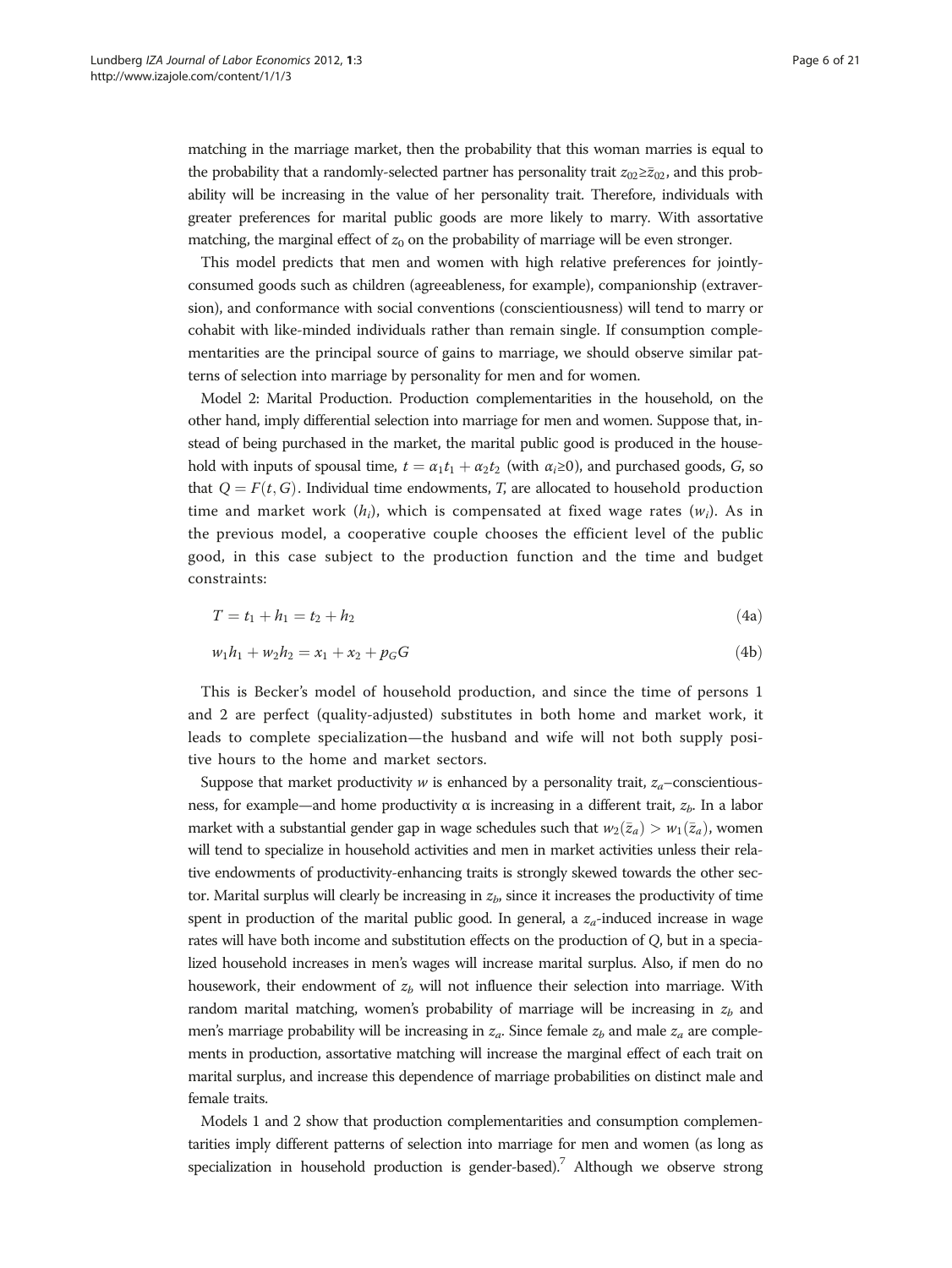positive assortative mating on a variety of individual characteristics, including education, wages, religion, and ethnicity, there is some empirical evidence that potential gains to specialization also affect the propensity to marry. For example, Xie et al. [\(2003\)](#page-20-0) show that potential earnings increase the likelihood of marriage for men, but not women. A priori, we expect the differential selection of men and women into marriage by personality traits predicted by the household production model to have decreased over the past few decades for two reasons. One, falling fertility and changes in the relative price of home time and market substitutes have substantially reduced hours devoted to household production [\(Aguiar and](#page-18-0) [Hurst, 2007](#page-18-0)). As wage rates rise and the price of market inputs falls, efficient household production has become more goods-intensive and this "marketization" of household activities should cause the influence of personality traits that affect sector-specific productivity to fall. Two, decreased gender discrimination in labor markets and weakening social norms that restrict women to the home sphere imply that the determinants of marital surplus will be less gender-specific.

We can also expect the marginal impact of individual characteristics on cohabitation, age at marriage and divorce to increase with the erosion of social norms concerning traditional family arrangements and the emergence of greater diversity in family histories. For example, education had no significant association with the marital status of men in the U. S. Panel Study of Income Dynamics in 1970 but by 2001, when the proportion married was much smaller, marriage and education had a strong positive correlation (Lundberg, [2005](#page-19-0)). Similarly, increasing levels of discretion in family arrangements should lead to a greater role for personality and preferences in explaining family behavior (Tavares, 2008).

The predicted effect of personality traits on individual propensities to divorce also begins with the determinants of marital surplus. The essence of the economic theory of divorce is stated in the classic paper by [Becker, Landes and Michael \(1977](#page-19-0))—a couple divorces when they have "less favorable outcomes from their marriage than they expected when marrying" (p. 1142). Members of a newly-married couple will be uncertain about each other's true nature and the characteristics of their future children, about their future earnings prospects and health conditions. As information about the quality of their match and the value of their alternatives arrives, surprises can lead to a dissipation of the marital surplus and divorce. For example, [Weiss and Willis \(1997](#page-20-0)) find that negative shocks to men's earnings (but not women's earnings) increase divorce probabilities. [Charles and Stephens \(2004](#page-19-0)) show that the information content of an earnings shock may be more important than the shock itself. They find that the divorce hazard rises after a spouse's job displacement but not after a disabling health shock, and that job loss only increases divorce if it is due to a layoff, not a plant closing.

If legal restrictions or social norms make divorce costly, then marital dissolution will only occur if shocks to the perceived quality of this marriage or the attractiveness of alternative partners renders marital surplus sufficiently negative that it is worthwhile to pay these costs. Individual commitment to marriage can also be thought of as a source of (psychic) divorce costs that make dissolution less likely. If surprises arrive that leave marital surplus positive but that change the value of marital alternatives for one partner, some redistribution may be required to maintain the marriage with positive surplus for both partners. [Peters \(1986](#page-19-0)) shows that, if the marital surplus cannot be reallocated (due, for example, to asymmetric information) then 'inefficient' divorces may occur.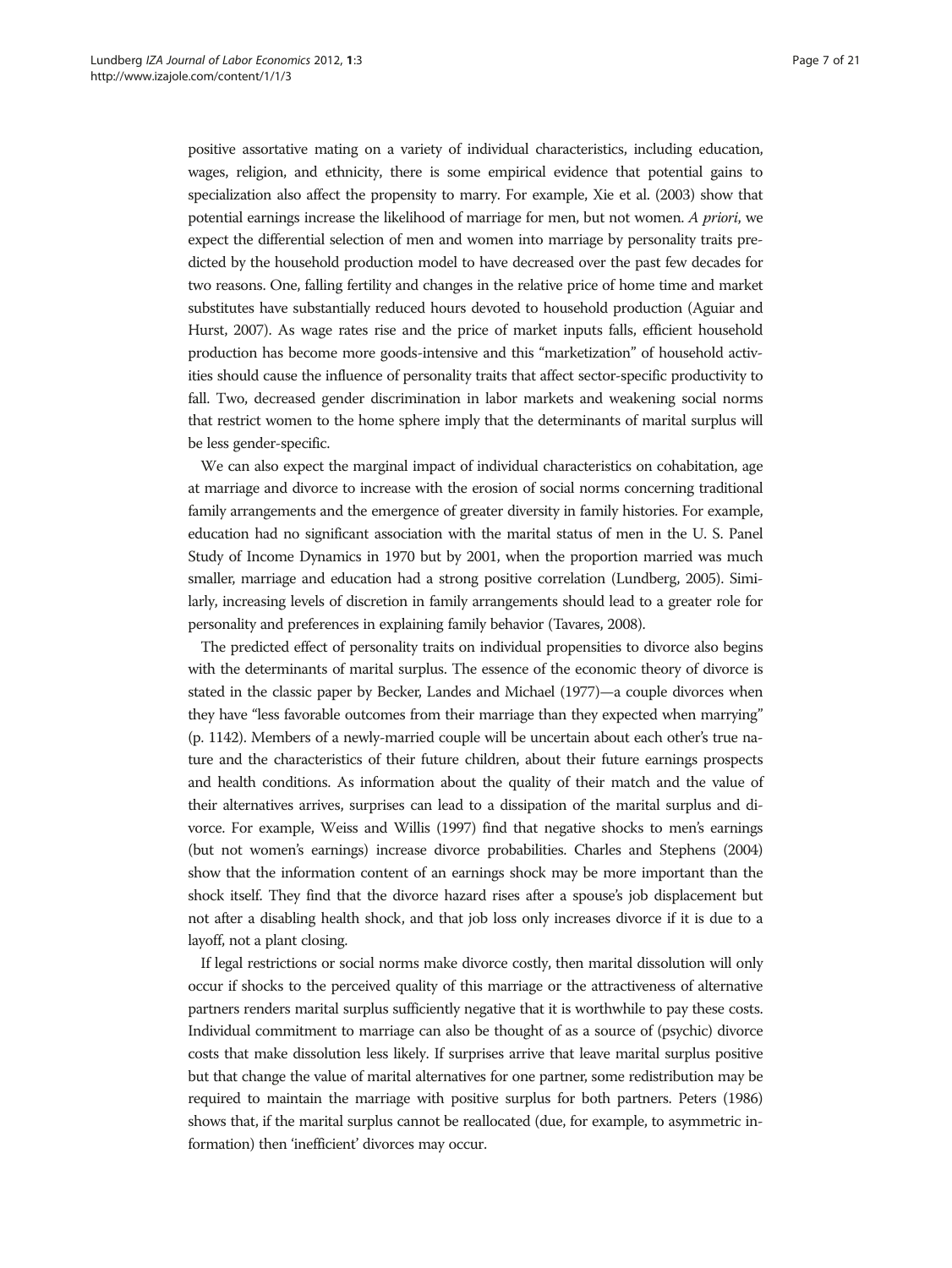In general, then, we would expect divorce to be more likely when marital surplus and divorce costs (or commitment) are low, when the cost of renegotiating the marital contract following shocks is high, and when alternative relationships are more readily available. In terms of individual traits, this suggests that individuals who are more impulsive and desirous of variety (openness), more extraverted, and less conscientious may be more likely to divorce. Environment as well as individual traits may also be important for the arrival of alternative partnership opportunities—[McKinnish \(2004\)](#page-19-0) shows that workplace contact between men and women appears to increase divorce. Finally, neuroticism may inhibit negotiation and make an individual more divorce-prone.

There is some support for these hypotheses in psychological studies. In a sample of 431 male physicians, [McCranie and Kahan \(1986](#page-19-0)) found that socially non-conforming, impulsive, risk-taking, stimulus-seeking men were more likely to have multiple divorces. In terms of the Big 5 traits, this would lead us to expect that low conscientiousness and high openness to experience are associated with a high probability of divorce. Marital instability has also been shown to be associated with neuroticism ([Kiernan, 1986](#page-19-0); [Lowell and Conley,](#page-19-0) [1987\)](#page-19-0), low agreeableness in women and extraversion in men [\(Kinnunen et al., 2000](#page-19-0)). A comprehensive review of this literature by [Roberts et al. \(2007](#page-20-0)) finds consistent effects of neuroticism, agreeableness, and conscientiousness on divorce and concludes that the likely explanation for this association is that "personality helps shape the quality of long-term relationships" (p. 327).

# 3. Data and measures

This study uses data from the German Socio-economic Panel Study (SOEP), a representative longitudinal survey of households and individuals in Germany [\(Wagner et al., 2007](#page-20-0)). The initial wave of the survey was conducted in 1984, and consisted of 12,000 randomlyselected respondents in West Germany in 1984. In 1990, following re-unification, a sample from East Germany was added, followed by a sample of immigrants in 1994 and several additional samples. This study uses all samples available in 2005 except the high income test sample and sample weights are used in all analyses.

The analysis sample is derived from the 2008 95% Scientific Use File of SOEP, and consists of 7,111 household heads, spouses, and partners aged 35 to 59 in 2005 with nonmissing data for all variables. Results are presented for the full sample and separately for two birth cohorts—men and women born between 1945 and 1959 (old), and those born between 1960 and 1970 (young). Table [1](#page-8-0) presents means and standard deviations for key variables. The SOEP conducts a separate interview with each member of a household over age 17, so that all information is self-reported.

The key dependent variables are life-cycle family outcomes that can be observed for these birth cohorts–ever-married by age 35 and whether the first marriage ended in divorce by the end of the sample period. Table [1](#page-8-0) also reports the proportion of each cohort married by age 25 and the mean age at first marriage. These variables are constructed from the Marital Biography File, and do not distinguish between legal marriage and cohabitation—both are termed "marriage." Despite the inclusion of cohabitation in this measure, the older cohorts "married" earlier than the young cohorts. The mean age at first marriage is 23 for the older women and 26 for the older men, compared to 24.6 for the young women and 27 for the young men. Marriage rates are very high for the older cohorts (93 and 87 percent for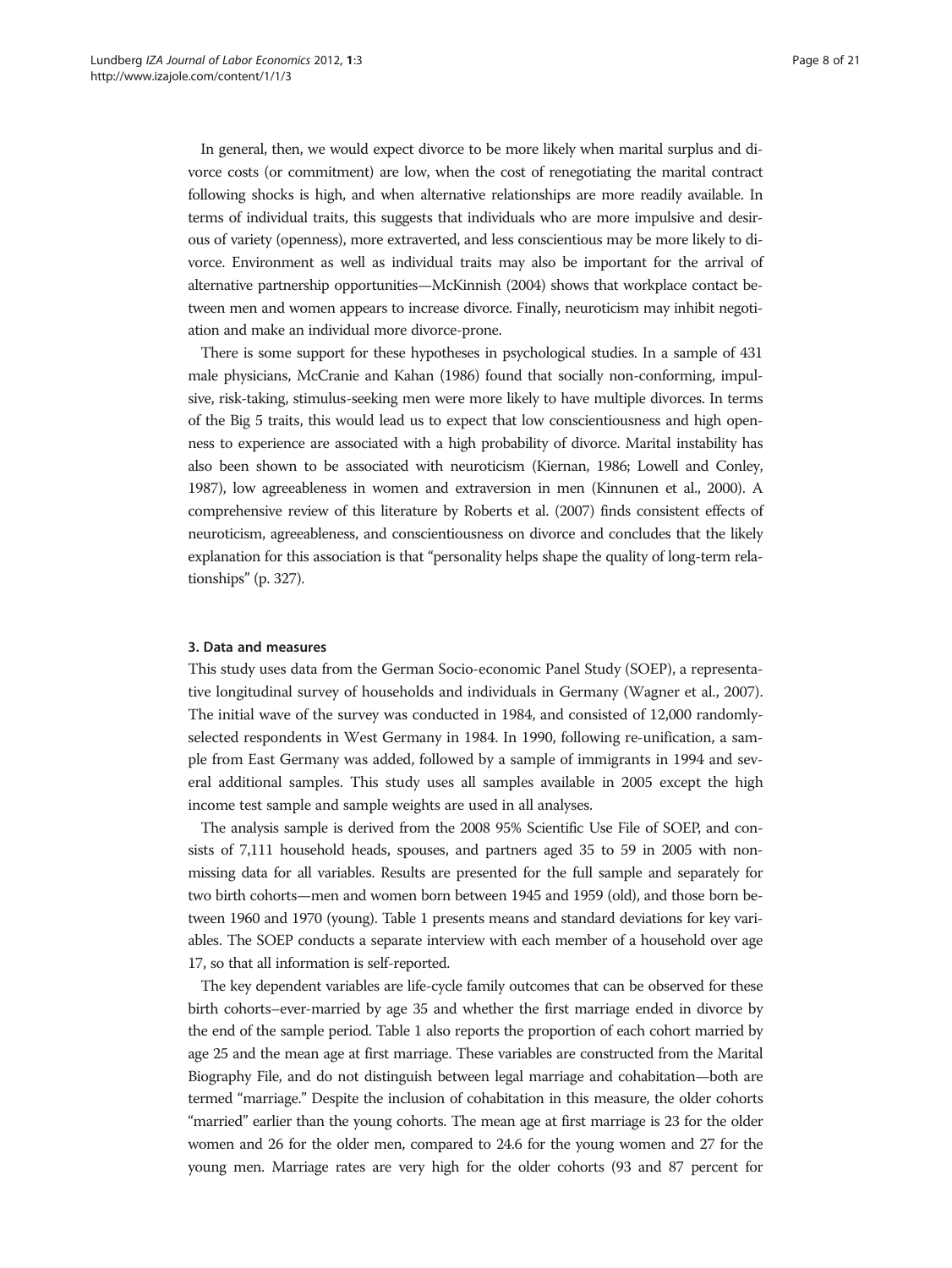<span id="page-8-0"></span>

|                                                    |                | Women     |                                                     |                | Men       |                                                     |  |  |  |
|----------------------------------------------------|----------------|-----------|-----------------------------------------------------|----------------|-----------|-----------------------------------------------------|--|--|--|
|                                                    | Full<br>Sample | 1945-1959 | <b>Older Cohorts: Younger Cohorts:</b><br>1960-1970 | Full<br>Sample | 1945-1959 | <b>Older Cohorts: Younger Cohorts:</b><br>1960-1970 |  |  |  |
| <b>Ever Married by</b><br>Age 25                   | 0.66           | 0.76      | 0.56                                                | 0.46           | 0.56      | 0.35                                                |  |  |  |
| <b>Ever Married by</b><br>Age 35                   | 0.90           | 0.93      | 0.86                                                | 0.82           | 0.87      | 0.77                                                |  |  |  |
| Age at First<br>Marriage                           | 23.7           | 22.9      | 24.6                                                | 26.5           | 26.0      | 27.0                                                |  |  |  |
| <b>Ever Divorced</b><br>(1 <sup>st</sup> marriage) | 0.24           | 0.24      | 0.24                                                | 0.21           | 0.26      | 0.18                                                |  |  |  |
| Age in 2005                                        | 46.0           | 51.8      | 40.1                                                | 46.0           | 52.0      | 40.1                                                |  |  |  |
| <b>Years of Education</b>                          | 12.1           | 11.8      | 12.3                                                | 12.4           | 12.3      | 12.5                                                |  |  |  |
| Labor income<br>2005*                              | 1746           | 1812      | 1683                                                | 3235           | 3272      | 3200                                                |  |  |  |
| Labor force<br>participation 2005                  | 0.64           | 0.61      | 0.66                                                |                |           |                                                     |  |  |  |
| Some religion<br>reported                          | 0.68           | 0.67      | 0.69                                                | 0.62           | 0.62      | 0.63                                                |  |  |  |
| German ethnicity                                   | 0.92           | 0.92      | 0.93                                                | 0.92           | 0.93      | 0.91                                                |  |  |  |
| <b>East Germany</b><br>sample                      | 0.17           | 0.18      | 0.16                                                | 0.17           | 0.18      | 0.15                                                |  |  |  |
| <b>Observations</b>                                | 3642           | 1830      | 1812                                                | 3469           | 1735      | 1734                                                |  |  |  |

\* Labor force participants only.

women and men, respectively) and even for men in the younger cohorts, 77 percent have married/cohabited by age 35. About one-quarter of the ever-married older cohorts experienced a divorce from their first marriage by 2007, compared to 24 percent of the young women and 18 percent of the young men. The younger cohorts of men are less likely to have divorced in part because the elapsed time between their marriage date and the end of the sample period is much shorter—an average of 13 years versus 26 for the older cohorts.

Mean years of education are roughly constant across cohorts for men, but increase from 11.8 years to 12.3 years for women. The labor force participation rate for women, defined as the proportion of the sample with positive labor income in 2005, is only slightly higher for the younger cohorts (66 percent versus 61 percent for the older cohorts), as many of them still have young children at home in 2005. Many of the younger women who work do so part-time and their total earnings are lower in 2005, both in absolute terms and relative to male earnings, than the earnings of the older female cohorts. Even though we might expect the better-educated women born after 1960 to have a greater lifetime attachment to the labor force than those born in the post-war years, the low rates of maternal employment in Germany imply that only a very small decrease in gender specialization across cohorts is apparent at this point in the lifecycle.<sup>8</sup> Additional control variables include dummies for German ethnicity, for inclusion in the East German sample, and for the report of some religion (vs. "none").

The main independent variables are the personality traits—openness to experience, agreeableness, extraversion, neuroticism, and conscientiousness. Each personality trait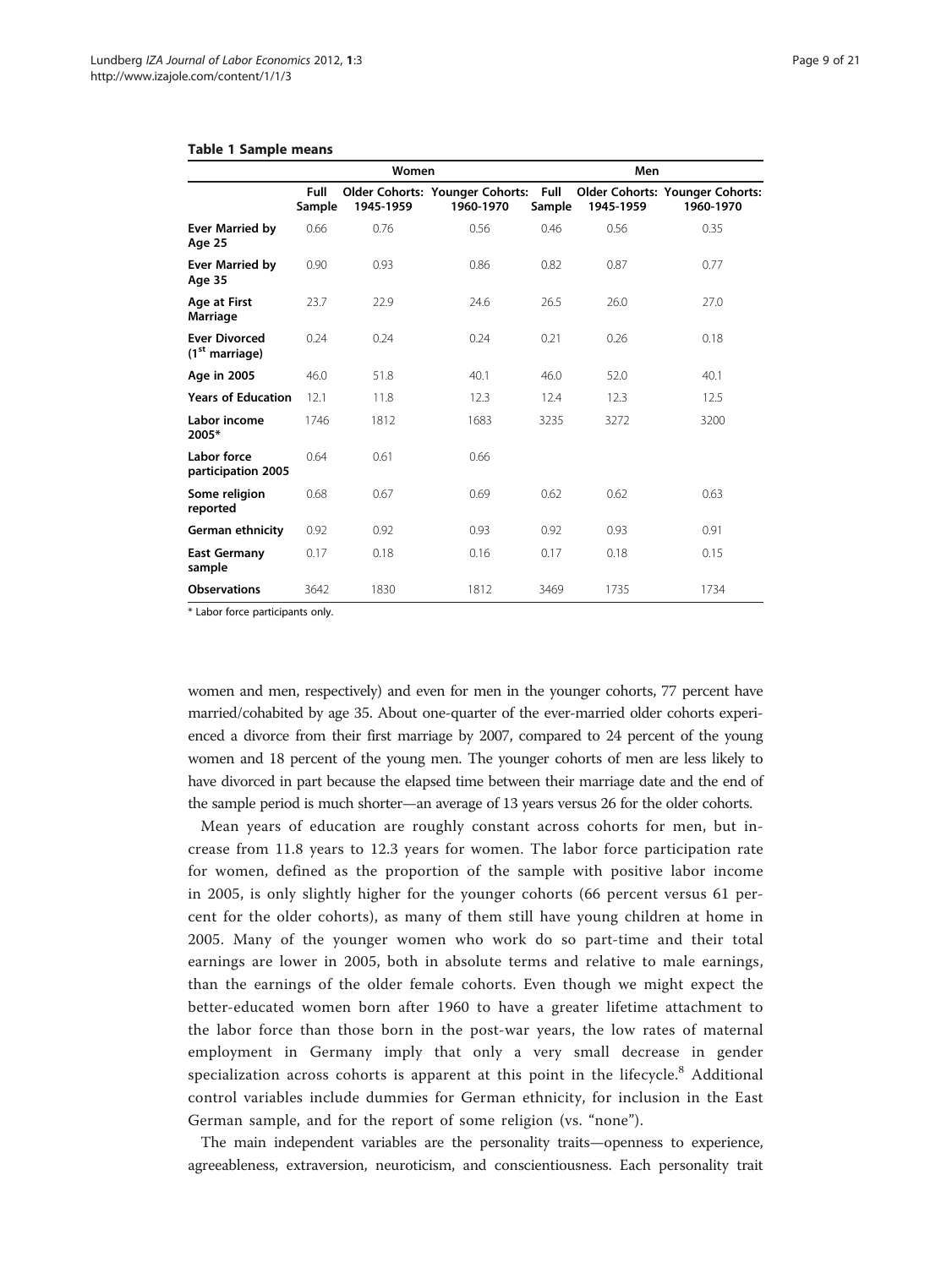incorporates a variety of detailed attributes that tend to be correlated, and "the Big 5 are fairly independent dimensions that can be measured with convergent and discriminant validity" [\(John and Srivasta, 1999](#page-19-0)). There is a long history of testing for internal validity, but external validity assessments are more limited, and tend to be focused on small samples. Recent reviews by [Roberts et al. \(2007\)](#page-20-0) and [Ozer and Benet-Martinez \(2006](#page-19-0)), however, emphasize the ability of personality traits to predict important life outcomes, including health and happiness, the quality of peer and romantic relationships, and occupational choice.

The SOEP 2005 survey includes a short-scale version of the Big Five personality inventory. Each trait is constructed from three items in which the respondent assesses how well a descriptive phrase applies to them (Table 2) using a 7-point Likert scale. The average scores for each trait have been age-normed (with a quadratic in age) and standardized separately by gender.

| Table 2 Personality traits and preferences, SOEP questions |  |  |  |  |  |
|------------------------------------------------------------|--|--|--|--|--|
|------------------------------------------------------------|--|--|--|--|--|

|                                      | <b>Big Five: I see myself as someone who</b> (7-point scale from 'applies to me perfectly' to 'does not apply to |
|--------------------------------------|------------------------------------------------------------------------------------------------------------------|
| me at all')                          |                                                                                                                  |
| is original, comes up with new ideas | Openness to Experience                                                                                           |

| is original, comes up with new ideas                                                                                                    | Openness to Experience |
|-----------------------------------------------------------------------------------------------------------------------------------------|------------------------|
| values artistic experiences                                                                                                             | Openness to Experience |
| has an active imagination                                                                                                               | Openness to Experience |
| does a thorough job                                                                                                                     | Conscientiousness      |
| does things effectively and efficiently                                                                                                 | Conscientiousness      |
| tends to be lazy (reversed)                                                                                                             | Conscientiousness      |
| is communicative, talkative                                                                                                             | Extraversion           |
| is outgoing, sociable                                                                                                                   | Extraversion           |
| is reserved (reversed)                                                                                                                  | Extraversion           |
| is sometimes somewhat rude to others (reversed)                                                                                         | Agreeableness          |
| has a forgiving nature                                                                                                                  | Agreeableness          |
| is considerate and kind to others                                                                                                       | Agreeableness          |
| worries a lot                                                                                                                           | Neuroticism            |
| gets nervous easily                                                                                                                     | Neuroticism            |
| is relaxed, handles stress well (reversed)                                                                                              | Neuroticism            |
| <b>Risk aversion:</b> (10-point scale)<br>Are you generally a person who is fully prepared to take risks, or do you avoid taking risks? |                        |

The Big 5 personality traits are defined as follows by [Hogan and Hogan \(2007](#page-19-0)):

Openness vs. closedness to experience: The degree to which a person needs intellectual stimulation, change and variety.

Conscientiousness vs. lack of direction: The degree to which a person is willing to comply with conventional rules and norms.

Agreeableness vs. antagonism: The degree to which a person needs pleasant and harmonious relations with others.

Extraversion vs. introversion: The degree to which a person needs attention and social interaction.

Neuroticism vs. emotional stability: The degree to which a person experiences the world as threatening and beyond his or her control.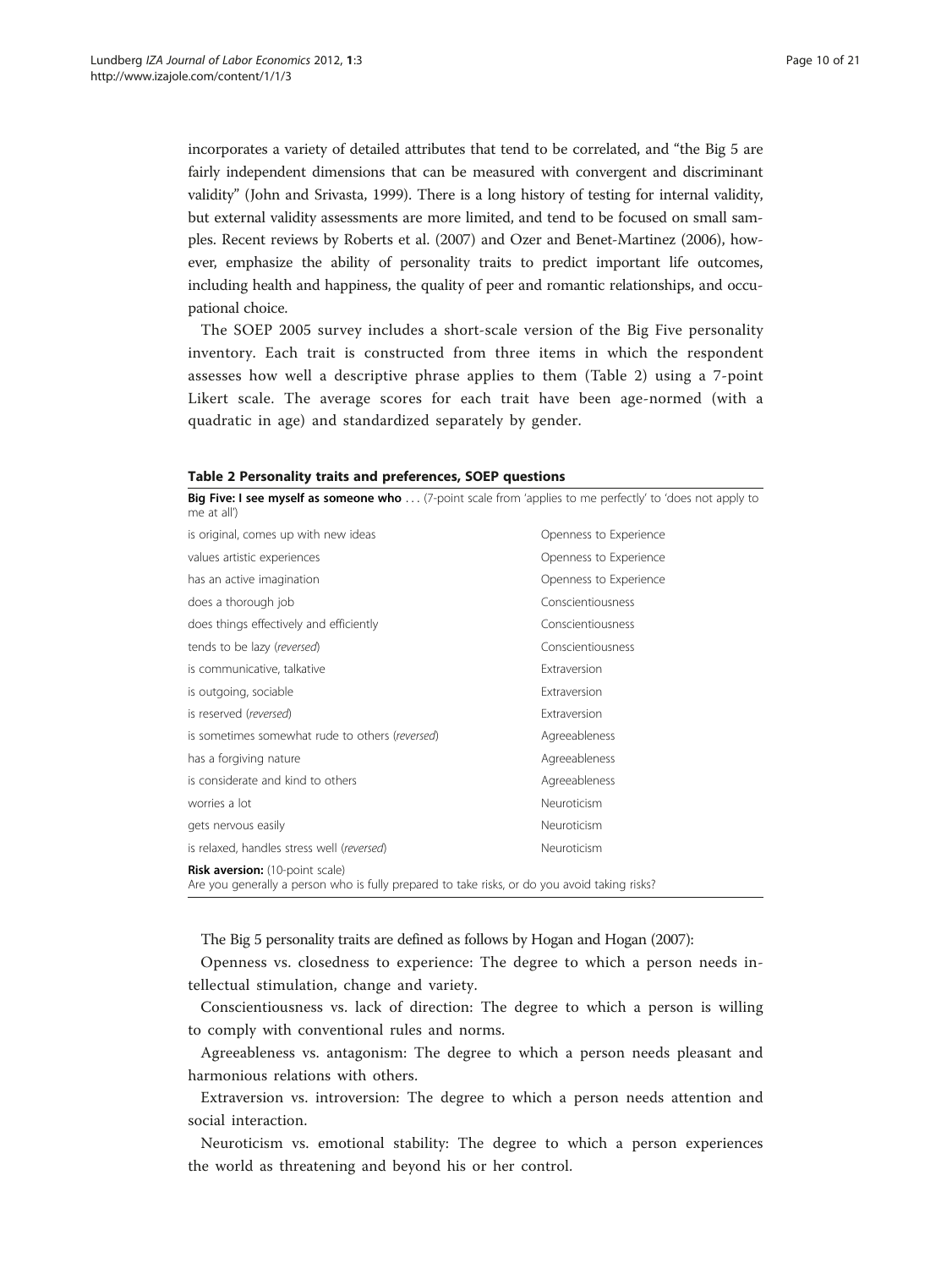One issue in treating personality as a causal determinant of labor market success or family behavior concerns the stability of personality traits over the adult lifecycle and possible endogeneity of personality and other traits with respect to an individual's family history. Since personality is assessed in the 2005 survey and marital histories include events in previous years, any causal interpretation of these results requires that measured personality be unaffected by the experience of marriage or divorce.<sup>9</sup>

Existing longitudinal research has suggested that personality is not affected by major life events, though we cannot rule out the possibility of some reverse causality.<sup>10</sup> The rank-ordering of individuals is quite stable over time and, though there is some instability in early adulthood ([Roberts and DelVecchio, 2000\)](#page-20-0), temporal correlations in longitudinal studies commonly exceed 0.9 (Costa and McCrae, 1997).<sup>11</sup> According to [Caprara and Cervone \(2000\)](#page-19-0), "the relative stability of adults' self-reports is one of the most robust findings in the personality psychology literature" (p. 146). Recent longitudinal analyses of personality retests in both SOEP and the Household, Income and Labour Dynamics in Australia (HILDA) surveys find that traits are very stable over a four-year period (Specht, Egloff, and Schmukle, 2011; Cobb-Clark and Schurer, 2011). Cobb-Clark and Schurer find little evidence that adverse life events affect personality and, while Specht et al. find a few significant associations between major life events and specific traits, there is no evident pattern to the results.<sup>12</sup>

Also included in some models as a test of the stability of the personality effects is a measure of risk aversion included in the 2004 wave of SOEP. [Dohmen et al. \(2011\)](#page-19-0) examine the validity of the SOEP risk aversion and show that it predicts risk-taking behavior in investment, career choice, smoking, and other domains. Though the relationship between personality traits and preference parameters such as risk aversion is a priori unclear, Becker et al. (2012) report weak associations between personality traits and a range of economic preference measures and find that they are complementary factors in explaining outcomes such as wages, reported health, and education.

# 4. Results

#### 4.1 Marriage

Table [3](#page-11-0) reports average marginal effects from a probit model in which the dependent variable is a dummy indicating whether the man or women was ever-married by age 35. Included in the model are Big 5 personality traits (columns 1 and 2) and personality traits plus risk aversion and years of education (columns 3 and 4). The models in columns 5 and 6 also include a dummy for German ethnicity, a dummy for inclusion in the East German sample<sup>13</sup> and a dummy for the reporting of some religious affiliation.

The effects of individual personality traits on the marriage probabilities of men and women are quite distinct, though there are two common elements in all specifications—openness to experience decreases marriage for both men and women, while conscientiousness increases the probability of marriage. Marriage for women is also positively related to extraversion, agreeableness, and neuroticism, and the effects are generally robust to the inclusion of the other demographic and preference variables. Marriage for men is positively related to antagonism (the converse of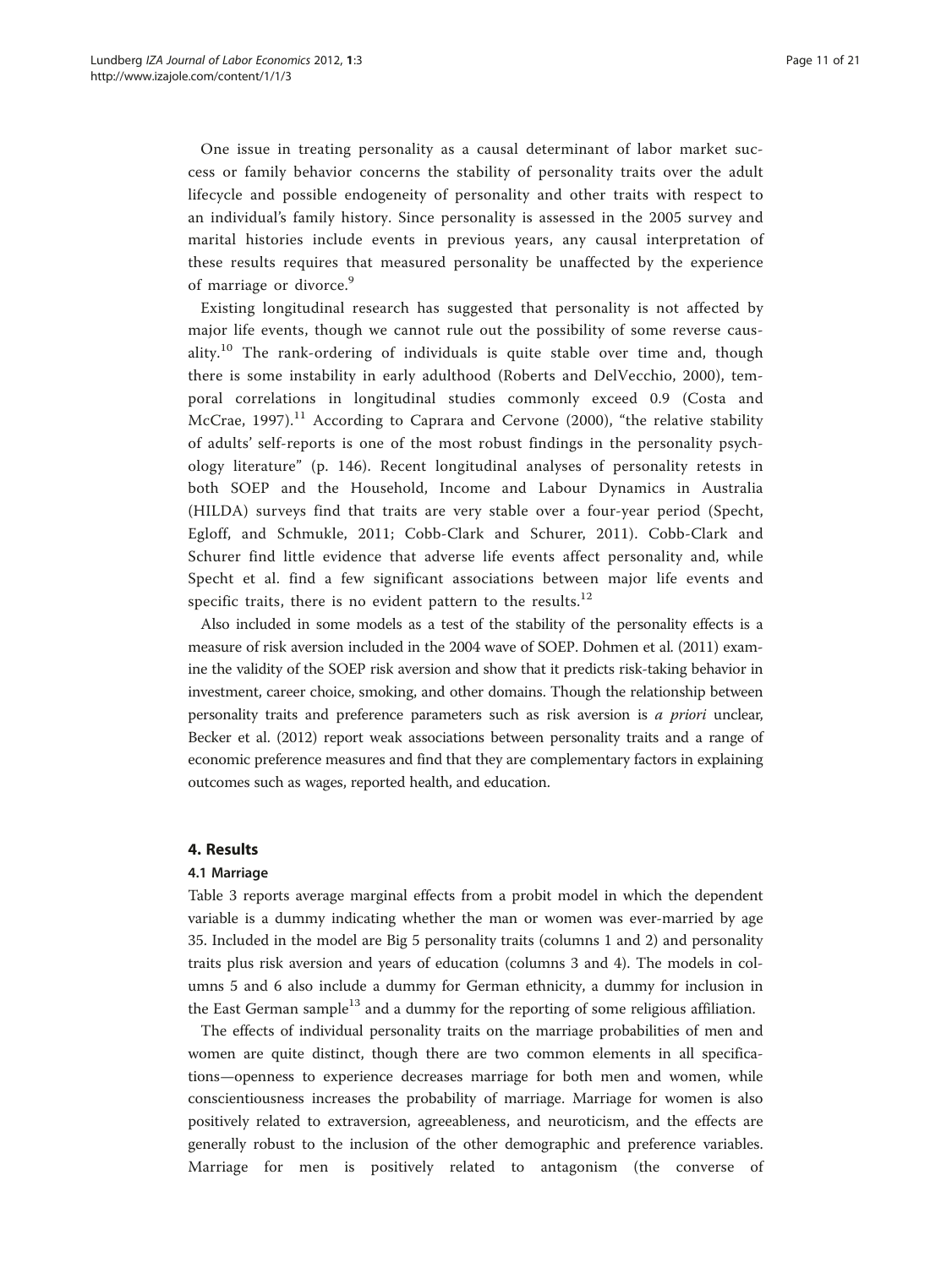|                                    | Women                  | Men                   | Women                  | Men                    | Women                  | Men                    | $\beta_{\rm m}\neq\beta_{\rm f}$ |
|------------------------------------|------------------------|-----------------------|------------------------|------------------------|------------------------|------------------------|----------------------------------|
|                                    | 1                      | $\overline{2}$        | 3                      | 4                      | 5                      | 6                      | (p-value)                        |
| "Big 5" Personality<br>Traits      |                        |                       |                        |                        |                        |                        |                                  |
| Openness to<br>Experience          | $-0.044***$<br>(0.010) | $-0.034**$<br>(0.014) | $-0.032***$<br>(0.010) | $-0.027*$<br>(0.015)   | $-0.032***$<br>(0.010) | $-0.025*$<br>(0.014)   | 0.684                            |
| Conscientiousness                  | $0.031***$<br>(0.010)  | $0.055***$<br>(0.013) | $0.027***$<br>(0.010)  | $0.050***$<br>(0.013)  | $0.026***$<br>(0.009)  | $0.050***$<br>(0.013)  | 0.129                            |
| Extraversion                       | $0.037***$<br>(0.013)  | 0.015<br>(0.014)      | $0.037***$<br>(0.013)  | 0.010<br>(0.014)       | $0.037***$<br>(0.012)  | 0.009<br>(0.014)       | 0.045                            |
| Agreeableness                      | $0.021***$<br>(0.009)  | $-0.030**$<br>(0.013) | $0.020**$<br>(0.009)   | $-0.028**$<br>(0.013)  | $0.019**$<br>(0.009)   | $-0.029**$<br>(0.014)  | 0.004                            |
| Neuroticism                        | $0.020**$<br>(0.009)   | $-0.003$<br>(0.013)   | 0.012<br>(0.009)       | $-0.009$<br>(0.014)    | $0.019**$<br>(0.009)   | $-0.011$<br>(0.014)    | 0.071                            |
| <b>Risk Aversion</b>               |                        |                       | 0.014<br>(0.009)       | 0.005<br>(0.013)       | 0.012<br>(0.009)       | 0.000<br>(0.013)       | 0.448                            |
| Years of Education                 |                        |                       | $-0.017***$<br>(0.004) | $-0.015***$<br>(0.005) | $-0.016***$<br>(0.004) | $-0.013***$<br>(0.005) | 0.639                            |
| German Ethnicity <sup>d</sup>      |                        |                       |                        |                        | $-0.103***$<br>(0.016) | $-0.138***$<br>(0.039) | 0.406                            |
| East Germany <sup>d</sup>          |                        |                       |                        |                        | 0.034<br>(0.022)       | $0.101***$<br>(0.031)  | 0.078                            |
| Religious Affiliation <sup>d</sup> |                        |                       |                        |                        | 0.022<br>(0.019)       | $0.085***$<br>(0.029)  | 0.069                            |
| Observations                       | 3642                   | 3469                  | 3642                   | 3469                   | 3642                   | 3469                   |                                  |

<span id="page-11-0"></span>

|  | Table 3 The probability of marriage by age 35: full sample |  |  |  |  |  |  |  |
|--|------------------------------------------------------------|--|--|--|--|--|--|--|
|--|------------------------------------------------------------|--|--|--|--|--|--|--|

Probit Model—Average Marginal Effects.

Note: Numbers in ( ) are robust standard errors. Model also includes age in 2005.

<sup>d</sup>: marginal effect for discrete change of dummy variable from 0 to 1.

 $* = p < 0.1$ ,  $** = p < 0.05$ ,  $** = p < 0.01$ .

agreeableness), reversing the pattern for women. Education and German ethnicity reduce marriage probabilities for both men and women, and men in the East German sample (and those with a religious affiliation) are more likely to marry. [Schmidt \(2008\)](#page-20-0) and Spivey ([2010](#page-20-0)) found that risk aversion was positively related to the timing of transitions to marriage in U.S. data, but there is no significant effect of risk aversion on marriage by age 35 in these data after controlling for personality.

Tables [4](#page-12-0) and [5](#page-13-0) report marginal effects for the same models run separately for men and women in the older birth cohorts (1945–1959) and the younger cohorts (1960–1970). Some clear patterns emerge. In Table [4,](#page-12-0) we can see that the effects of individual personality traits on the marriage probabilities of older cohorts of men and women are quite distinct, as predicted by the production complementarities model of marital surplus. Extraversion significantly increases the probability of marriage for both men and women, but there the similarities end. Conscientiousness increases the probability of marriage by age 35 for men but not for women, and the difference is statistically significant. Agreeableness is significant for both, but with opposite signs—agreeable women and antagonistic men are more likely to marry. In other studies (and in this sample as well) antagonism and conscientiousness are predictive of higher earnings (Nyhus and Pons, Mueller and Plug, Heineck and Anger), so that these effects on selection into marriage, combined with the selection of agreeable women, is consistent with traditionally specialized production in marriage.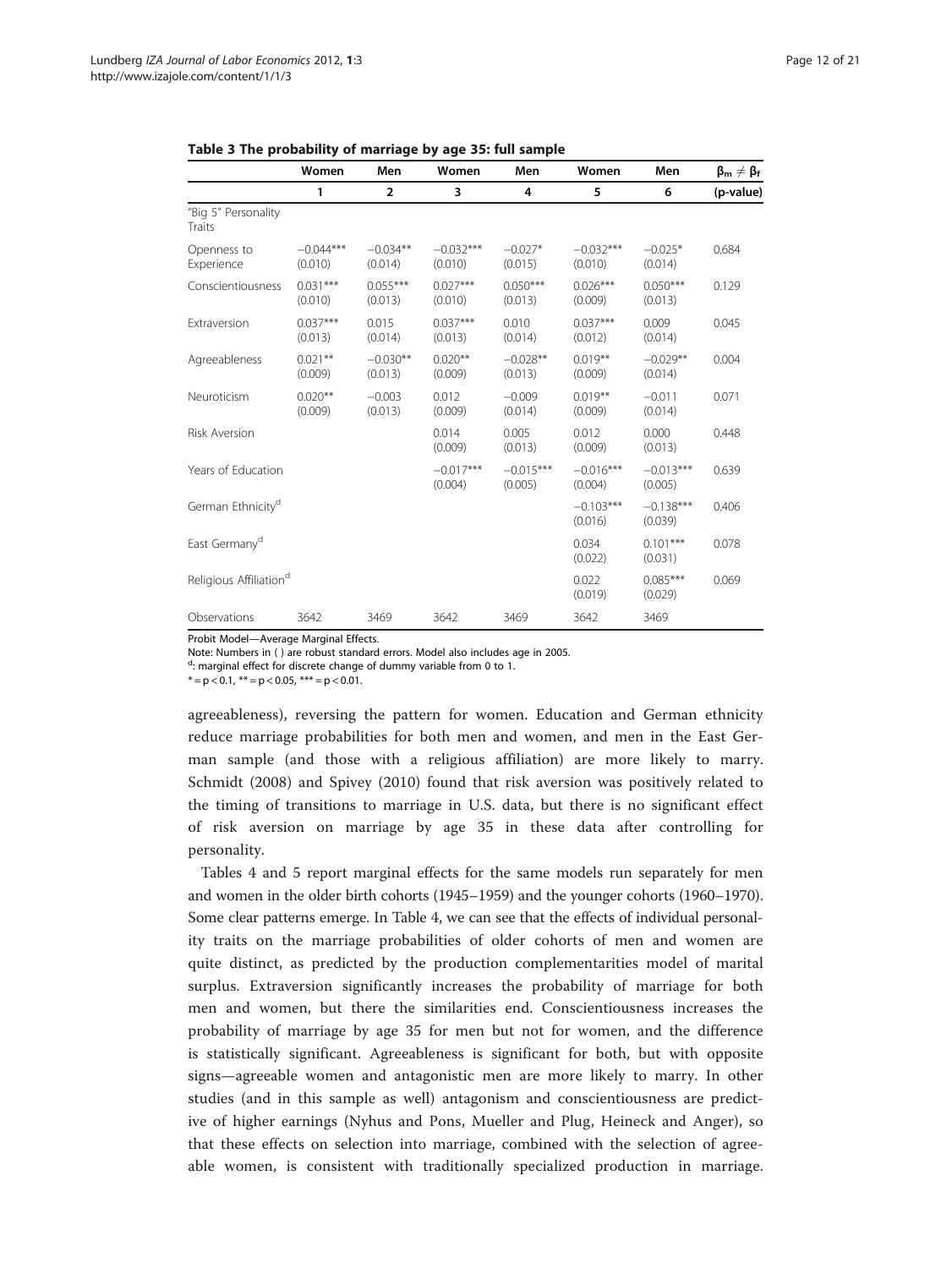|                                    | Women                | Men                             | Women                  | Men                    | Women                  | Men                    | $\beta_m \neq \beta_f$ |
|------------------------------------|----------------------|---------------------------------|------------------------|------------------------|------------------------|------------------------|------------------------|
|                                    | 1                    | $\overline{2}$                  | 3                      | 4                      | 5                      | 6                      | (p-value)              |
| "Big 5" Personality<br>Traits      |                      |                                 |                        |                        |                        |                        |                        |
| Openness to<br>Experience          | $-0.018*$<br>(0.010) | $-0.026$<br>(0.018)             | $-0.005$<br>(0.010)    | $-0.021$<br>(0.019)    | $-0.003$<br>(0.010)    | $-0.020$<br>(0.019)    | 0.428                  |
| Conscientiousness                  | 0.012<br>(0.012)     | $0.046***$<br>(0.015)           | 0.008<br>(0.012)       | $0.042***$<br>(0.016)  | 0.007<br>(0.011)       | $0.041**$<br>(0.016)   | 0.080                  |
| Extraversion                       | $0.039**$<br>(0.016) | $0.032$ <sup>*</sup><br>(0.017) | $0.035***$<br>(0.015)  | $0.026*$<br>(0.016)    | $0.032**$<br>(0.014)   | $0.028*$<br>(0.016)    | 0.851                  |
| Agreeableness                      | 0.017<br>(0.011)     | $-0.049***$<br>(0.016)          | $0.018*$<br>(0.010)    | $-0.048***$<br>(0.017) | $0.018*$<br>(0.010)    | $-0.049***$<br>(0.016) | 0.000                  |
| Neuroticism                        | 0.015<br>(0.010)     | 0.008<br>(0.017)                | 0.011<br>(0.010)       | 0.006<br>(0.017)       | 0.011<br>(0.009)       | 0.004<br>(0.017)       | 0.716                  |
| <b>Risk Aversion</b>               |                      |                                 | 0.003<br>(0.012)       | $-0.004$<br>(0.017)    | 0.002<br>(0.011)       | $-0.007$<br>(0.017)    | 0.657                  |
| Years of Education                 |                      |                                 | $-0.016***$<br>(0.004) | $-0.011*$<br>(0.006)   | $-0.015***$<br>(0.004) | $-0.010$<br>(0.006)    | 0.488                  |
| German Ethnicity <sup>d</sup>      |                      |                                 |                        |                        | $-0.076***$<br>(0.014) | $-0.095*$<br>(0.054)   | 0.733                  |
| East Germany <sup>d</sup>          |                      |                                 |                        |                        | $0.047**$<br>(0.018)   | $0.095***$<br>(0.034)  | 0.212                  |
| Religious Affiliation <sup>d</sup> |                      |                                 |                        |                        | $-0.012$<br>(0.020)    | $0.068*$<br>(0.036)    | 0.052                  |
| Observations                       | 1830                 | 1735                            | 1830                   | 1735                   | 1830                   | 1735                   |                        |

<span id="page-12-0"></span>

| Table 4 The probability of marriage by age 35: old cohorts |  |  |  |  |
|------------------------------------------------------------|--|--|--|--|
|------------------------------------------------------------|--|--|--|--|

Probit Model—Average Marginal Effects.

Note: Numbers in ( ) are robust standard errors. Model also includes age in 2005.

<sup>d</sup>: marginal effect for discrete change of dummy variable from 0 to 1.

 $* = p < 0.1$ ,  $** = p < 0.05$ ,  $** = p < 0.01$ .

The inclusion of risk aversion and demographic variables in the marriage equation does not substantially alter these conclusions.

In summary, men in the older cohort who marry by age 35 have a trait profile that is related to earnings power rather than interpersonal connection, compared to unmarried men. Combined with the selection of nurturing and sociable women into marriage, these results are suggestive of continued specialization in the generation of marital surplus for post-war cohorts in Germany, with women making emotional and social contributions and men, material ones. Since we do not have pre-marriage measures of personality, a strong causal interpretation of these results would be inappropriate; if personality is somewhat malleable, then these associations may also reflect an adaptation to social roles.

Table [5](#page-13-0) repeats these analyses for the young cohorts born between 1960 and 1970. The personality coefficients for men and women are very similar (and, in fact, are not significantly different from each other except for extraversion, which increases marriage probabilities for women but not for men). Openness to experience has a large negative effect on marriage probabilities, especially for women, and conscientiousness has a strong positive effect on both. These results indicate that a willingness to commit to a conventional long-term arrangement has become an important factor in the marriage decisions of both sexes. The effects of personality are generally robust across specifications, though the effect of openness on marriage for men just fails to reach conventional significance levels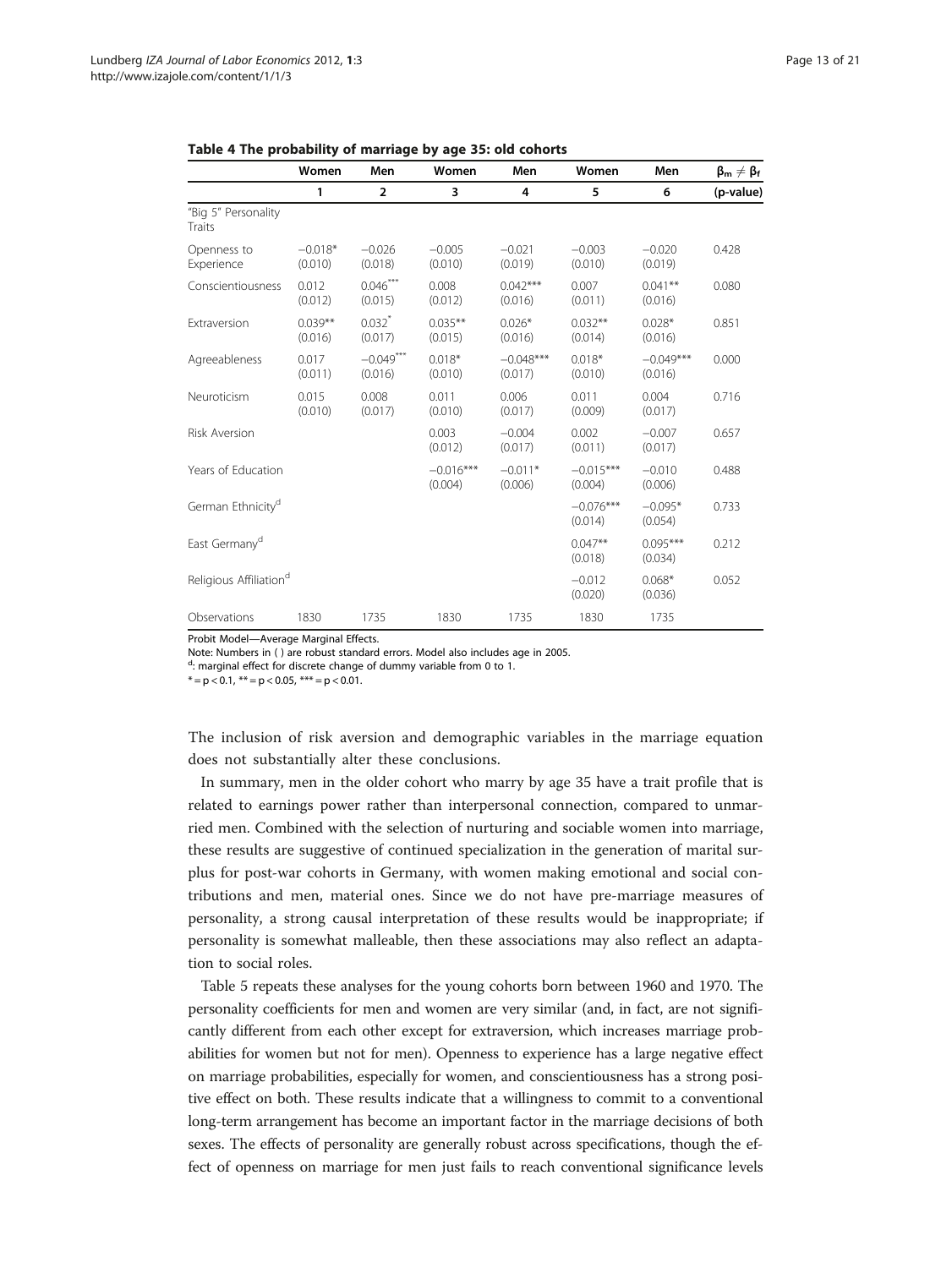|                                    | Women                  | Men                   | Women                  | Men                    | Women                  | Men                    | $\beta_m \neq \beta_f$ |
|------------------------------------|------------------------|-----------------------|------------------------|------------------------|------------------------|------------------------|------------------------|
|                                    | 1                      | $\overline{2}$        | 3                      | 4                      | 5                      | 6                      | (p-value)              |
| "Big 5" Personality<br>Traits      |                        |                       |                        |                        |                        |                        |                        |
| Openness to<br>Experience          | $-0.073***$<br>(0.017) | $-0.044**$<br>(0.020) | $-0.061***$<br>(0.017) | $-0.035*$<br>(0.021)   | $-0.063***$<br>(0.017) | $-0.034$<br>(0.021)    | 0.283                  |
| Conscientiousness                  | $0.056***$<br>(0.015)  | $0.062***$<br>(0.019) | $0.052***$<br>(0.015)  | $0.056***$<br>(0.019)  | $0.049***$<br>(0.014)  | $0.055***$<br>(0.019)  | 0.799                  |
| Extraversion                       | $0.032*$<br>(0.017)    | 0.001<br>(0.021)      | $0.035***$<br>(0.017)  | $-0.004$<br>(0.022)    | $0.039**$<br>(0.016)   | $-0.006$<br>(0.022)    | 0.098                  |
| Agreeableness                      | $0.026*$<br>(0.015)    | $-0.013$<br>(0.019)   | 0.023<br>(0.015)       | $-0.010$<br>(0.020)    | 0.022<br>(0.014)       | $-0.009$<br>(0.020)    | 0.204                  |
| Neuroticism                        | $0.026*$<br>(0.015)    | $-0.016$<br>(0.020)   | 0.016<br>(0.015)       | $-0.027$<br>(0.021)    | 0.016<br>(0.015)       | $-0.029$<br>(0.020)    | 0.072                  |
| <b>Risk Aversion</b>               |                        |                       | $0.029**$<br>(0.014)   | 0.012<br>(0.019)       | $0.027*$<br>(0.014)    | 0.005<br>(0.018)       | 0.335                  |
| Years of Education                 |                        |                       | $-0.019***$<br>(0.006) | $-0.020***$<br>(0.007) | $-0.017***$<br>(0.005) | $-0.018**$<br>(0.007)  | 0.907                  |
| German Ethnicity <sup>d</sup>      |                        |                       |                        |                        | $-0.136***$<br>(0.029) | $-0.191***$<br>(0.055) | 0.376                  |
| East Germany <sup>d</sup>          |                        |                       |                        |                        | 0.012<br>(0.043)       | $0.107**$<br>(0.050)   | 0.150                  |
| Religious Affiliation <sup>d</sup> |                        |                       |                        |                        | $0.059*$<br>(0.033)    | $0.099**$<br>(0.043)   | 0.461                  |
| Observations                       | 1812                   | 1734                  | 1812                   | 1734                   | 1812                   | 1734                   |                        |

<span id="page-13-0"></span>

|  | Table 5 The probability of marriage by age 35: young cohorts |  |  |  |  |  |  |  |
|--|--------------------------------------------------------------|--|--|--|--|--|--|--|
|--|--------------------------------------------------------------|--|--|--|--|--|--|--|

Probit Model—Average Marginal Effects.

Note: Numbers in ( ) are robust standard errors. Model also includes age in 2005.

<sup>d</sup>: marginal effect for discrete change of dummy variable from 0 to 1.

 $* = p < 0.1$ ,  $** = p < 0.05$ ,  $** = p < 0.01$ .

once religious affiliation is included.<sup>14</sup> The consistency of the associations between personality and marriage selection for men and women suggests that they are reflective of shared preferences for stable and conventional domestic arrangements.

# 4.2 Divorce

In Table [6,](#page-14-0) the hazard ratios for a Cox proportional hazards model of time to divorce for first marriages are reported for the full sample. The most notable result is the very large positive association between openness to experience and the probability that a first marriage ends in divorce for both men and women. The finding that openness, which is associated with a desire for variety and change, appears to be a significant detriment to a stable marital arrangement suggests a re-interpretation of the "surprise" model of divorce. That individuals have a taste for variety is a commonplace assumption, and the demand for variety in other spheres has been shown to be associated with income and education ([Behrman and Deolalikar,](#page-19-0) [1989; Gronau and Hamermesh, 2008\)](#page-19-0). In intimate partnerships, it appears that a taste for variety may be destabilizing.

For men, openness is positively related (and conscientiousness is negatively related) to the probability of divorce. The conscientiousness result is consistent with the positive association of this trait with marriage for men, and with an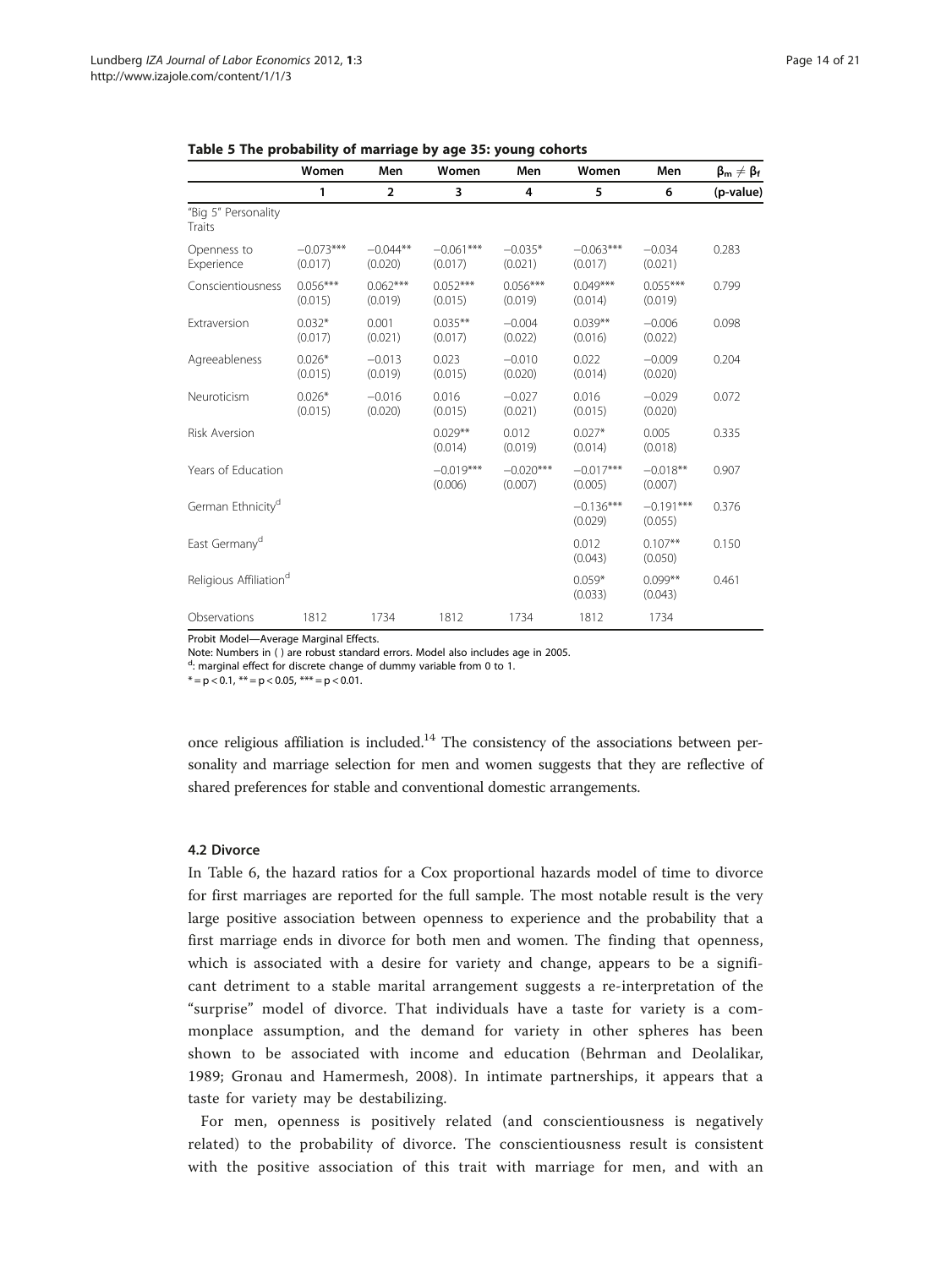|                               | Women                | Men                   | Women                 | Men                   | Women                 | Men                   | $\beta_m \neq \beta_f$ |
|-------------------------------|----------------------|-----------------------|-----------------------|-----------------------|-----------------------|-----------------------|------------------------|
|                               | 1                    | 2                     | 3                     | 4                     | 5                     | 6                     | (p-value)              |
| "Big 5" Personality<br>Traits |                      |                       |                       |                       |                       |                       |                        |
| Openness to<br>Experience     | $1.142**$<br>(0.067) | $1.227***$<br>(0.070) | $1.121*$<br>(0.068)   | $1.232***$<br>(0.071) | $1.129**$<br>(0.069)  | $1.215***$<br>(0.069) | 0.378                  |
| Conscientiousness             | 1.079<br>(0.067)     | $0.837***$<br>(0.052) | 1.075<br>(0.067)      | $0.831***$<br>(0.052) | 1.073<br>(0.068)      | $0.828***$<br>(0.051) | 0.004                  |
| Extraversion                  | 1.068<br>(0.060)     | $1.159***$<br>(0.079) | 1.035<br>(0.058)      | $1.132*$<br>(0.076)   | 1.003<br>(0.056)      | $1.127*$<br>(0.075)   | 0.185                  |
| Agreeableness                 | 0.925<br>(0.050)     | 0.996<br>(0.070)      | 0.946<br>(0.052)      | 1.006<br>(0.072)      | 0.950<br>(0.052)      | 1.015<br>(0.072)      | 0.464                  |
| Neuroticism                   | $1.106*$<br>(0.059)  | 1.010<br>(0.056)      | $1.122***$<br>(0.058) | 1.000<br>(0.056)      | $1.121***$<br>(0.057) | 1.011<br>(0.055)      | 0.165                  |
| <b>Risk Aversion</b>          |                      |                       | $0.826***$<br>(0.046) | 0.918<br>(0.059)      | $0.852***$<br>(0.050) | 0.951<br>(0.063)      | 0.876                  |
| Years of Education            |                      |                       | 1.000<br>(0.022)      | $0.956*$<br>(0.023)   | 0.975<br>(0.023)      | $0.939**$<br>(0.023)  | 0.876                  |
| German Ethnicity              |                      |                       |                       |                       | $1.787**$<br>(0.448)  | $2.401***$<br>(0.747) | 0.481                  |
| East Germany                  |                      |                       |                       |                       | 0.834<br>(0.127)      | 0.964<br>(0.150)      | 0.508                  |
| Religious Affiliation         |                      |                       |                       |                       | $0.529***$<br>(0.060) | $0.540***$<br>(0.068) | 0.903                  |
| Observations                  | 3362                 | 3044                  | 3362                  | 3044                  | 3362                  | 3044                  |                        |

<span id="page-14-0"></span>

| Table 6 Divorce hazard ratios for first marriages—full sample |  |  |  |  |  |
|---------------------------------------------------------------|--|--|--|--|--|
|---------------------------------------------------------------|--|--|--|--|--|

Cox proportional hazard model—Hazard ratios.

Note: Numbers in ( ) are robust standard errors. Model also includes age at first marriage and year of marriage.

 $* = p < 0.1$ ,  $** = p < 0.05$ ,  $*** = p < 0.01$ .

interpretation that male conscientiousness increases marital surplus. However, the divorce models are not in general strictly reversals of the marriage results—the positive coefficient of male extraversion is consistent with this trait increasing the productivity of searching for partners, thus increasing both marriage and divorce probabilities.

Hazard models of divorce for the older cohorts of men (Table [7\)](#page-15-0) yield results that are very similar to those for the full sample—extraversion and openness are strongly positively related to divorce, and conscientiousness is negatively related. For women in the older cohorts, the effect of agreeableness on divorce is negative, and the effect of neuroticism is positive. Once again, these results are not consistent with a simple lowmarital-surplus story about divorce, since neuroticism had no significant effects on marriage. Neuroticism/emotionality may have a negative influence on problem-solving within marriage or on renegotiations following a shock.

For the younger cohorts (Table [8\)](#page-16-0) there are no significant effects of personality on divorce, except a negative coefficient of conscientiousness for men, and few significant effects of demographic variables as well. A possible explanation for this is that we observe, on average, only the first 13 to 15 years of marriage for individuals in the younger cohort. Risk aversion decreases the divorce hazard for women in both cohorts. [Light and Ahn \(2010\)](#page-19-0) find that risk tolerance has a positive effect on the probability of divorce for both men and women in U.S. data, though the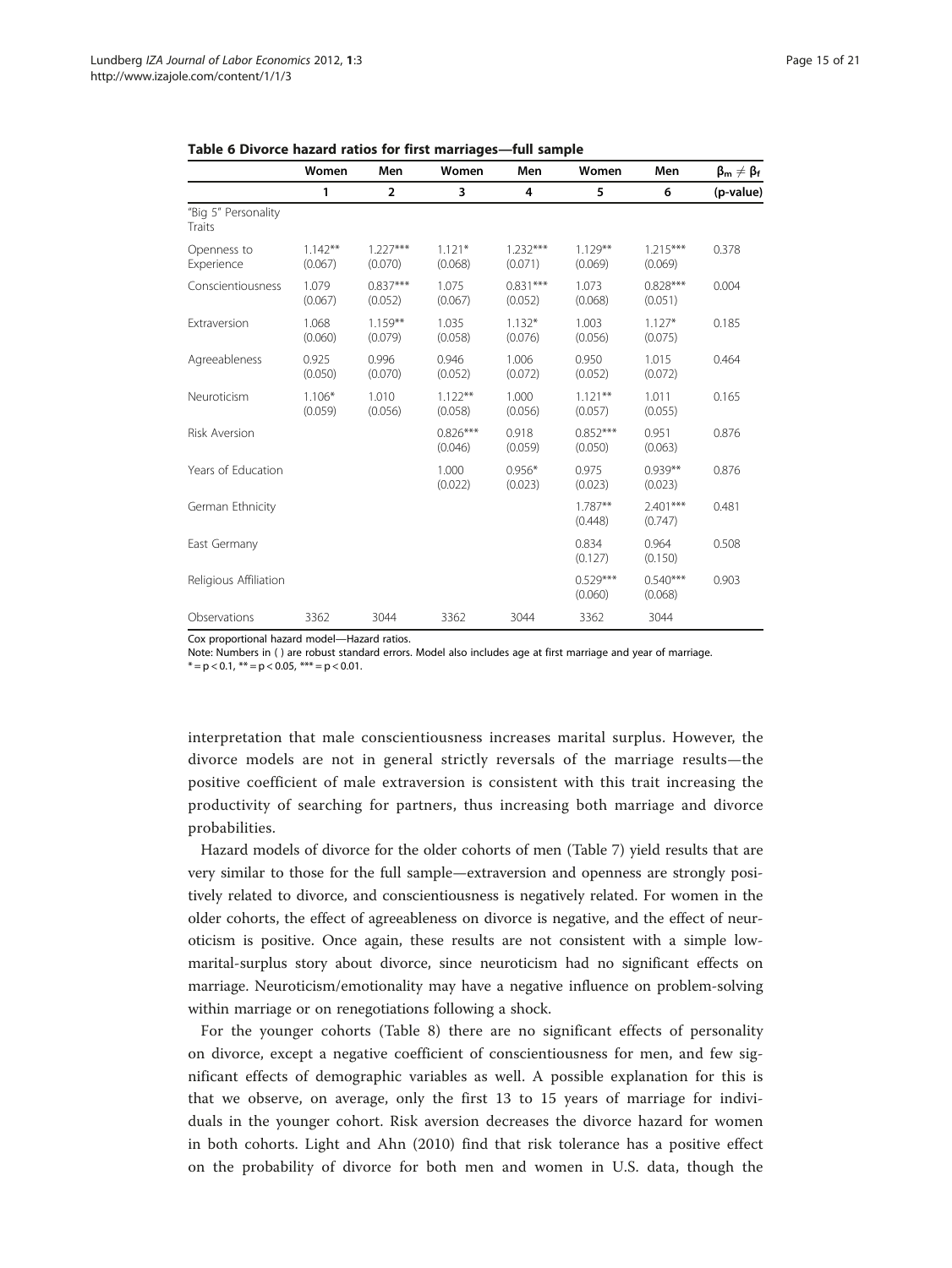|                              | Women                | Men                   | Women                 | Men                   | Women                 | Men                   | $\beta_{m} \neq \beta_{f}$ |
|------------------------------|----------------------|-----------------------|-----------------------|-----------------------|-----------------------|-----------------------|----------------------------|
|                              | 1                    | $\overline{2}$        | 3                     | 4                     | 5                     | 6                     | (p-value)                  |
| "Big 5" Personality<br>Trait |                      |                       |                       |                       |                       |                       |                            |
| Openness to<br>Experience    | $1.190**$<br>(0.092) | $1.271***$<br>(0.090) | $1.146*$<br>(0.088)   | $1.259***$<br>(0.088) | $1.184**$<br>(0.091)  | $1.238***$<br>(0.087) | 0.668                      |
| Conscientiousness            | 1.081<br>(0.083)     | 0.886<br>(0.071)      | 1.083<br>(0.083)      | $0.874*$<br>(0.068)   | 1.058<br>(0.080)      | $0.860*$<br>(0.068)   | 0.059                      |
| Extraversion                 | 1.083<br>(0.082)     | $1.171***$<br>(0.088) | 1.054<br>(0.080)      | $1.142*$<br>(0.084)   | 1.005<br>(0.075)      | $1.135*$<br>(0.084)   | 0.248                      |
| Agreeableness                | $0.859**$<br>(0.059) | 0.981<br>(0.083)      | $0.873**$<br>(0.060)  | 0.999<br>(0.083)      | $0.873**$<br>(0.060)  | 1.025<br>(0.086)      | 0.147                      |
| Neuroticism                  | $1.122*$<br>(0.074)  | 0.930<br>(0.064)      | $1.153***$<br>(0.074) | 0.921<br>(0.063)      | $1.151***$<br>(0.071) | 0.941<br>(0.065)      | 0.029                      |
| <b>Risk Aversion</b>         |                      |                       | $0.817***$<br>(0.051) | $0.859**$<br>(0.065)  | $0.855***$<br>(0.055) | 0.880<br>(0.069)      | 0.777                      |
| Years of Education           |                      |                       | $1.042*$<br>(0.025)   | $0.944**$<br>(0.027)  | 1.002<br>(0.027)      | $0.930**$<br>(0.027)  | 0.059                      |
| German Ethnicity             |                      |                       |                       |                       | $1.732*$<br>(0.525)   | 2.056<br>(0.968)      | 0.769                      |
| East Germany                 |                      |                       |                       |                       | 0.851<br>(0.162)      | 0.906<br>(0.169)      | 0.814                      |
| Religious Affiliation        |                      |                       |                       |                       | $0.454***$<br>(0.061) | $0.489***$<br>(0.072) | 0.711                      |
| Observations                 | 1757                 | 1622                  | 1757                  | 1622                  | 1757                  | 1622                  |                            |

<span id="page-15-0"></span>

| Table 7 Divorce hazard ratios for first marriages—old cohorts |  |  |  |
|---------------------------------------------------------------|--|--|--|
|---------------------------------------------------------------|--|--|--|

Cox proportional hazard model—Hazard Ratios.

Note: Numbers in ( ) are robust standard errors. Model also includes age at first marriage and year of marriage.  $* = p < 0.1$ ,  $** = p < 0.05$ ,  $** = p < 0.01$ .

effect for women was consistently larger than the effect for men—a result they attribute to the greater income risk that divorce entails for women.

The dissolution of a first marriage or cohabitation appears to be related to three factors that are influenced by personality and other psychological traits: low marital surplus (openness, male conscientiousness, female agreeableness), emotional stability/positive affect (neuroticism), and the arrival and assessment of alternatives (extraversion). Emotional stability seems to be particularly salient for women, and the availability of alternatives (or willingness to seek them) for men.

# 5. Conclusions

Evidence from the German Socio-economic Panel Study shows that several dimensions of personality are strongly associated with the propensity of men and women to marry and to divorce. For younger cohorts, born between 1960 and 1970, two personality traits (openness to experience and conscientiousness) have significant effects (in most specifications) on the probability that men and women marry by age 35. This is consistent with a model in which marital surplus depends on the joint consumption of public goods, and these personality traits appear to be associated with high demand for marital public goods. For older cohorts, born between 1945 and 1959, psychological traits have gender-distinct effects on marriage that are consistent with specialized production of marital services, with agreeable women, and conscientious, antagonistic men more likely to marry.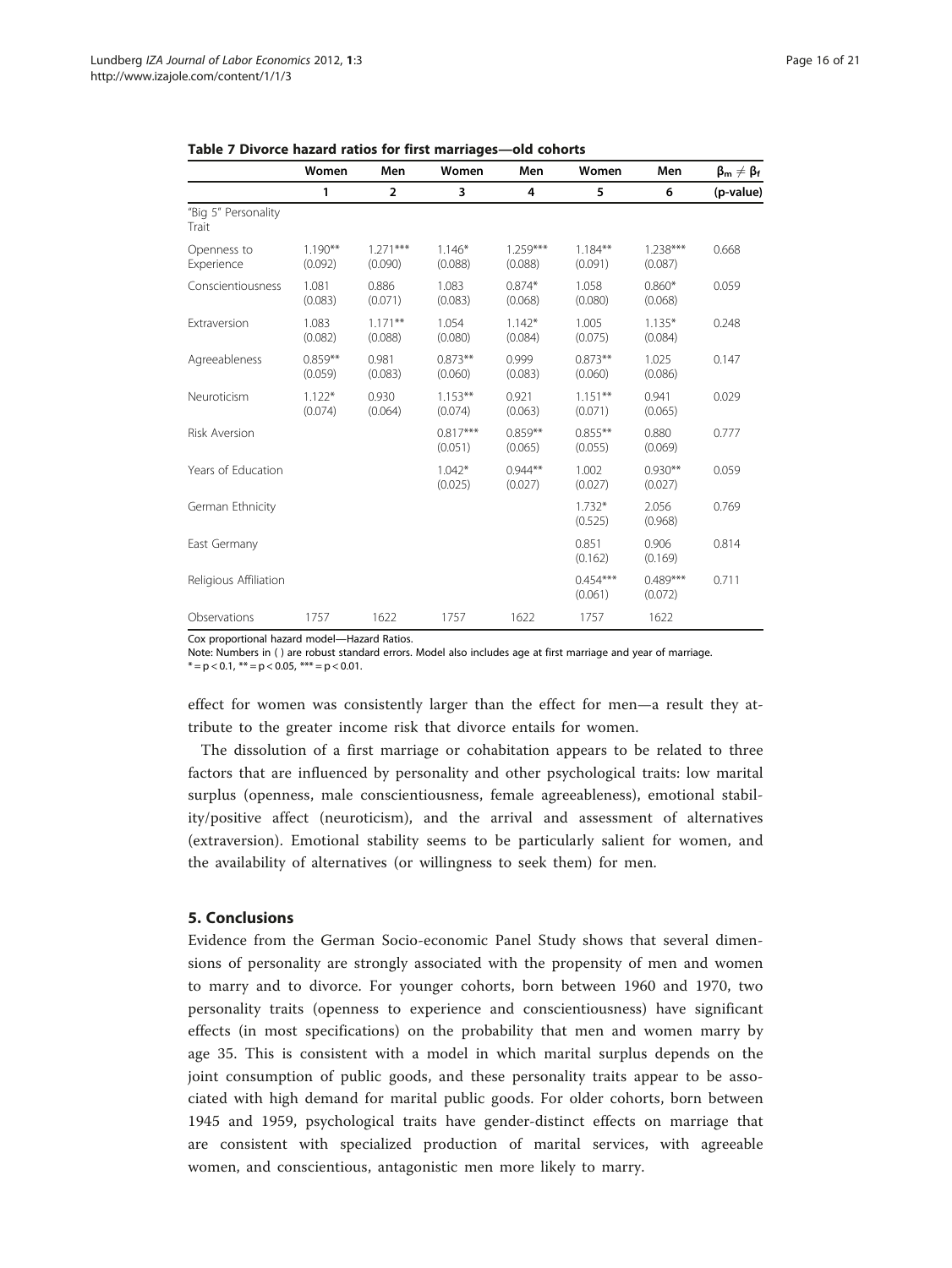|                               | Women                                    | Men                 | Women                | Men                  | Women                | Men                   | $\beta_m \neq \beta_f$ |
|-------------------------------|------------------------------------------|---------------------|----------------------|----------------------|----------------------|-----------------------|------------------------|
|                               | 1                                        | $\overline{2}$      | 3                    | 4                    | 5                    | 6                     | (p-value)              |
| "Big 5" Personality<br>Traits |                                          |                     |                      |                      |                      |                       |                        |
| Openness to<br>Experience     | 1.100<br>(0.095)                         | $1.172*$<br>(0.106) | 1.099<br>(0.100)     | $1.182*$<br>(0.108)  | 1.094<br>(0.102)     | 1.151<br>(0.102)      | 0.693                  |
| Conscientiousness             | 1.070<br>$0.788**$<br>(0.104)<br>(0.076) |                     | 1.056<br>(0.105)     | $0.786**$<br>(0.075) |                      | $0.801**$<br>(0.075)  | 0.040                  |
| Extraversion                  | 1.041<br>(0.082)                         | 1.164<br>(0.132)    | 0.997<br>(0.082)     | 1.160<br>(0.131)     | 0.985<br>(0.081)     | 1.147<br>(0.124)      | 0.274                  |
| Agreeableness                 | 1.026<br>(0.083)                         | 1.024<br>(0.124)    | 1.059<br>(0.088)     | 1.022<br>(0.130)     | 1.066<br>(0.088)     | 1.015<br>(0.128)      | 0.705                  |
| Neuroticism                   | 1.078<br>(0.091)                         | 1.141<br>(0.105)    | 1.078<br>(0.089)     | 1.130<br>(0.104)     | 1.084<br>(0.090)     | 1.121<br>(0.102)      | 0.786                  |
| <b>Risk Aversion</b>          |                                          |                     | $0.828**$<br>(0.079) | 1.024<br>(0.110)     | $0.845*$<br>(0.082)  | 1.067<br>(0.120)      | 0.127                  |
| Years of Education            |                                          |                     | 0.939<br>(0.036)     | 0.979<br>(0.037)     | $0.930*$<br>(0.037)  | 0.958<br>(0.039)      | 0.602                  |
| German Ethnicity              |                                          |                     |                      |                      | 1.668<br>(0.639)     | $3.185***$<br>(1.213) | 0.269                  |
| East Germany                  |                                          |                     |                      |                      | 0.780<br>(0.191)     | 1.095<br>(0.274)      | 0.346                  |
| Religious Affiliation         |                                          |                     |                      |                      | $0.630**$<br>(0.117) | $0.636**$<br>(0.144)  | 0.974                  |
| Observations                  | 1605                                     | 1422                | 1605                 | 1422                 | 1605                 | 1422                  |                        |

<span id="page-16-0"></span>

|  |  |  |  |  |  | Table 8 Divorce hazard ratios for first marriages—young cohorts |  |  |
|--|--|--|--|--|--|-----------------------------------------------------------------|--|--|
|--|--|--|--|--|--|-----------------------------------------------------------------|--|--|

Cox proportional hazard model—Hazard Ratios.

Note: Numbers in ( ) are robust standard errors. Model also includes age at first marriage and year of marriage.

 $* = p < 0.1$ ,  $** = p < 0.05$ ,  $** = p < 0.01$ .

Openness to experience, which reflects a desire for variety and change as well as imagination and creativity, is strongly related to both long-term singlehood for women and to divorce for both men and women. The divorce models indicate that, with a few exceptions, traits expected to contribute to marital surplus, based on the marriage models, also inhibit divorce. There is some evidence that divorce may also be driven by difficulties in problem-solving or negotiation, including a positive effect of neuroticism and antagonism for older women. More notable are effects that seem consistent with the positive impact of openness to experience and suggest that a willingness to consider and seek out alternatives may increase the risk of divorce—the positive effects of female risk tolerance and of male extraversion.

For the older cohorts, the determinants of marriage for men and women include some distinct differences that suggest marital surplus is related to nurturance by women and to men's stability and earnings. This pattern is consistent with the relatively conservative social environment in Germany, and with the persistence of traditional gender roles reflected in the slow movement of women into the paid workforce in this country. However, the marriage models for younger cohorts indicate a pronounced change in the selection of men and women into marriage and cohabitation, with high levels of conscientiousness and low openness increasing the attractiveness of stable domestic partnerships for both sexes.

In general, these results indicate that personality traits measure aspects of individual preferences and capabilities that are important in generating positive returns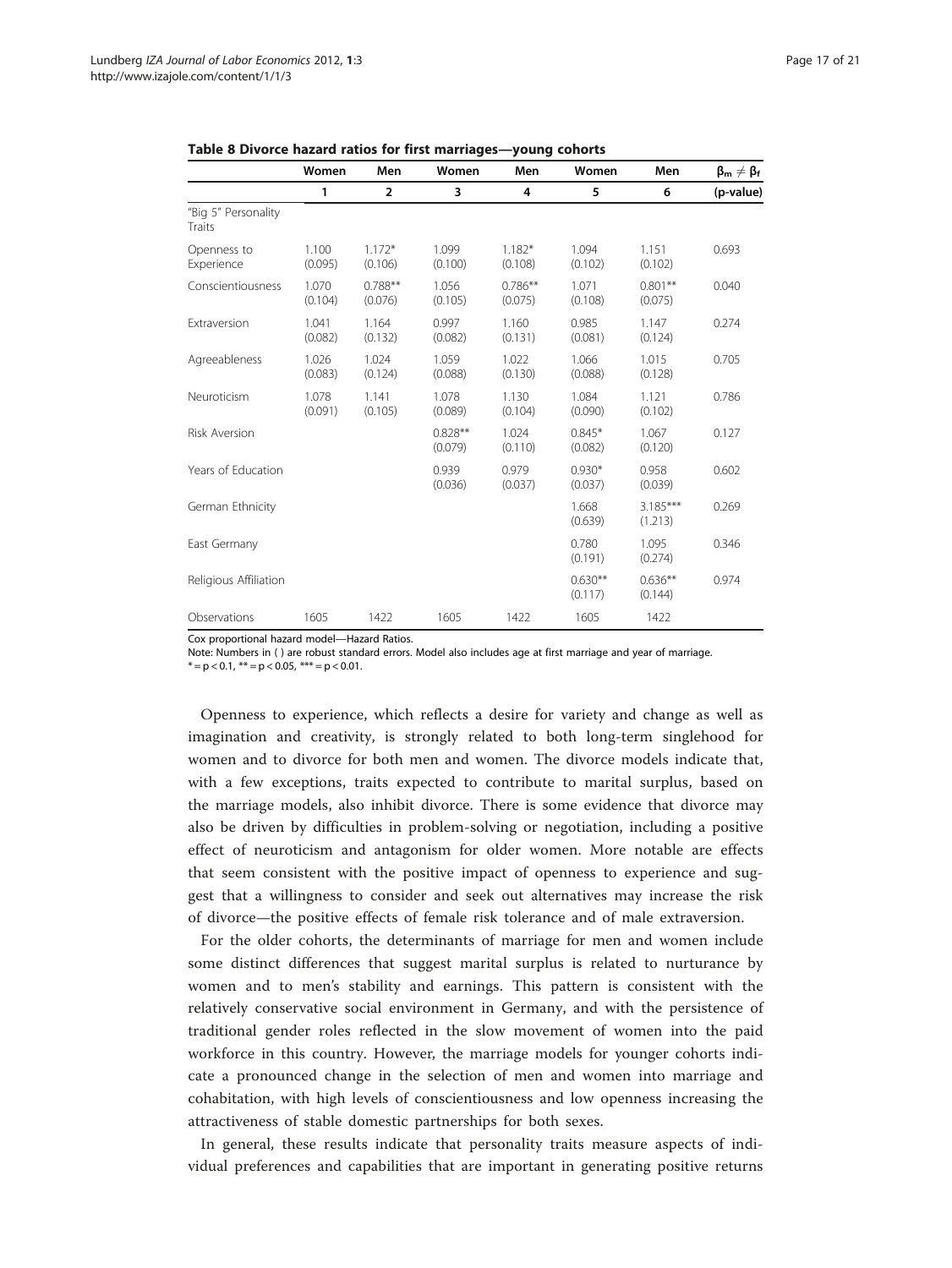to an intimate partnership such as marriage, and in maintaining marital stability. Further, the distinctly different patterns of selection by personality into marriage and divorce between older and younger cohorts of the German population are consistent with a rapid change in the nature of marriage—from an institution in which gender-specialized production and exchange is an important source of marital surplus to one in which the joint consumption of family public goods is paramount.

# Endnotes

<sup>1</sup> Throughout the paper, "marriage" and "marital surplus" will refer to both legal marriage and cohabitation.

<sup>2</sup> Psychological traits are often labeled "non-cognitive skills" in these studies to acknowledge their labor market returns and to distinguish them from IQ and other measures of cognitive ability.

<sup>3</sup> For a treatment of marital decisions with imperfect commitment, see Lundberg and Pollak ([2003\)](#page-19-0).

<sup>4</sup> Mueller and Plug ([2006](#page-19-0)) find that antagonism and emotional stability increase men's earnings, while conscientiousness and openness increase women's. Heineck and Anger ([2010\)](#page-19-0) examine the effects of cognitive abilities and psychological traits (including positive and negative reciprocity and locus of control as well as personality) on earnings in Germany and find that, though the effects of personality on men's and women's earnings are not uniform, both experience a wage penalty for an external locus of control. [Heineck \(2011\)](#page-19-0) finds wage penalties for neuroticism and agreeableness for both male and female workers in the U.K. Using Dutch data, [Nyhus and Pons \(2005](#page-19-0)) find that emotional stability is positively related to the wages of men and women, while agreeableness is associated with lower wages for women. The returns to personality factors vary both by tenure and by educational group, suggesting that different personality traits may enhance productivity in different occupations.

<sup>5</sup> [Plotnick \(1992](#page-19-0)) finds that self-esteem and, to a lesser extent, locus of control, affect premarital childbearing in the United States.

<sup>6</sup> [Bergstrom and Cornes \(1983](#page-19-0)) show that, with these preferences, the Pareto optimal amount of a public good is independent of the income distribution, and derive the necessary and sufficient conditions for preferences to be of this form. Bergstrom ([1989](#page-19-0)) develops the application of these results to transferable utility in the household.

 $<sup>7</sup>$  In these one-period models, the production and consumption benefits of mar-</sup> riage are directly related to coresidence and joint parenthood, and need not require legal marriage. However, a full realization of the gains to specialization and to childrearing relies on a long-term commitment [\(Lundberg, 2008\)](#page-19-0). For this reason, characteristics that enhance an individual's ability to make credible intertemporal commitments (such as conscientiousness or trustworthiness) and to negotiate effectively may also lead to a higher probability of marriage for both men and women.

<sup>8</sup> Fertility rates fell rapidly in the early 1970s in Germany (from about 2.0 to 1.5 between 1970 and 1975) and have declined only modestly since then, so the younger cohorts would have reached adolescence and made education decisions in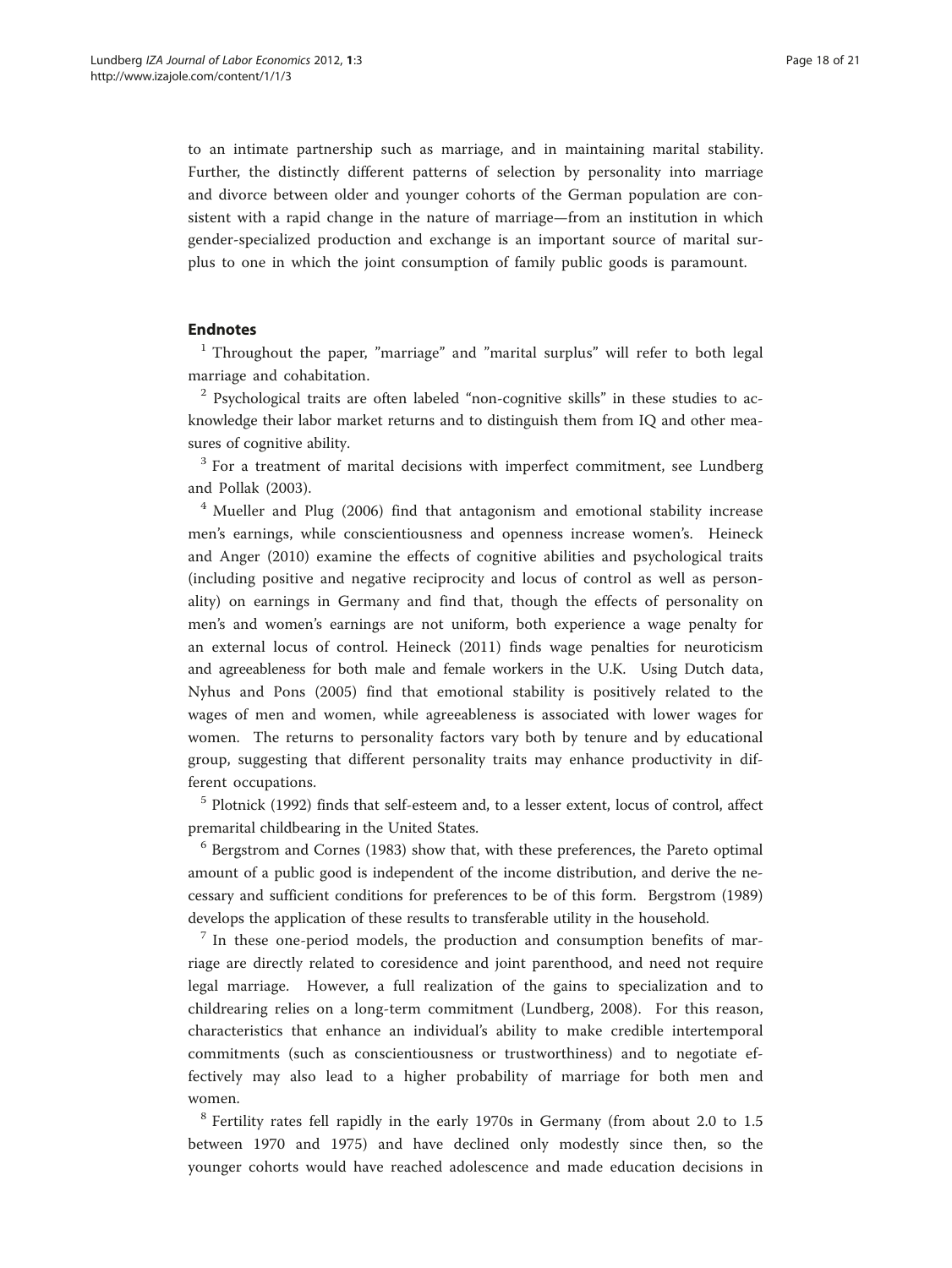<span id="page-18-0"></span>a very low fertility environment. Overall employment rates for women in West Germany, however, did not begin to increase substantially until the late 1990s (female participation rates in East Germany were substantially higher), so even the younger cohorts reached adulthood facing a labor market in which maternal labor supply was very low.

<sup>9</sup> There is considerable evidence of some systematic changes in personality traits with age—conscientiousness increases and extraversion decreases with age, for example. We cannot separate age and cohort effects, but the age pattern in the mean raw scores for men and women age 18 to 64 in SOEP 2005 is similar to that found in other studies.

 $10$  The life events included in the study by [Magnus et al. \(1993](#page-19-0)) included marriage and divorce/separation, but their analysis of causality between personality and experiences aggregated a large number of positive and negative events.

 $11$  [Caspi and Herbener \(1990\)](#page-19-0) argue that this stability may be endogenous: individuals choose situations compatible with their dispositions, such as assortative mating, and therefore maintain considerable personality stability over a lifetime.

 $12$  However, Jokela et al. find that having children increased levels of emotionality, particularly in participants with high baseline emotionality, over the nine years of the longitudinal Finnish study discussed above.

<sup>13</sup> Inclusion in the East German sample is an imperfect proxy for socialization (and, for the older cohorts, the experience of family life) if the very different economic and social environment of East Germany before reunification in 1989.

 $14$  An earlier version of this paper (Lundberg, 2010) reported models in which openness remained significant in the male marriage models for the younger cohort. The minor discrepancies between these versions of the empirical results are due to changes in sampling (the small guestworker sample was excluded in the earlier version, and this version uses a consistent sample with non-missing variables for all models).

#### Competing interests

The IZA Journal of Labor Economics is committed to the IZA Guiding Principles of Research Integrity. The author declares that he has observed these principles.

#### Acknowledgments

Comments from participants in the "Household Economics" session at the 2008 European Society for Population Economics annual conference in London, the Gender Economics seminar at Université Paris 1 Panthéon-Sorbonne, the Population Association of American 2010 Meetings and seminars at Barnard College, Columbia University, New York University, CUNY Graduate Center, the University of Washington and Duke University, and from Katharina Spiess, Dick Startz, Simine Vazire and Bill Dickens are gratefully acknowledged. Financial support was provided by the Castor Professorship in Economics. An early version of this paper was completed while I was a Visiting Scholar at the Russell Sage Foundation in New York. Kwok Ping Tsang and Seth Borgo have provided invaluable assistance.

Responsible Editor: Pierre Cahuc

#### Author details

<sup>1</sup>Department of Economics and Broom Center for Demography, 2127 North Hall, University of California, Santa Barbara, Santa Barbara, CA 93106-9210, USA. <sup>2</sup>Department of Economics, University of Bergen. <sup>3</sup>IZA, Bonn, Germany.

#### Received: 11 June 2012 Accepted: 27 June 2012 Published: 9 October 2012

#### References

Aguiar M, Hurst E (2007) "Measuring Trends in Leisure: the allocation of time over five decades. Quarterly Journal of Economics 122(3):969

Becker A, Deckers T, Dohmen TJ, Falk A, Kosse F (2012) The Relationship between Economic Preferences and Psychological Personality Measures" IZA DP 6470

Becker GS (1981) A Treatise on the Family. Harvard University Press, Cambridge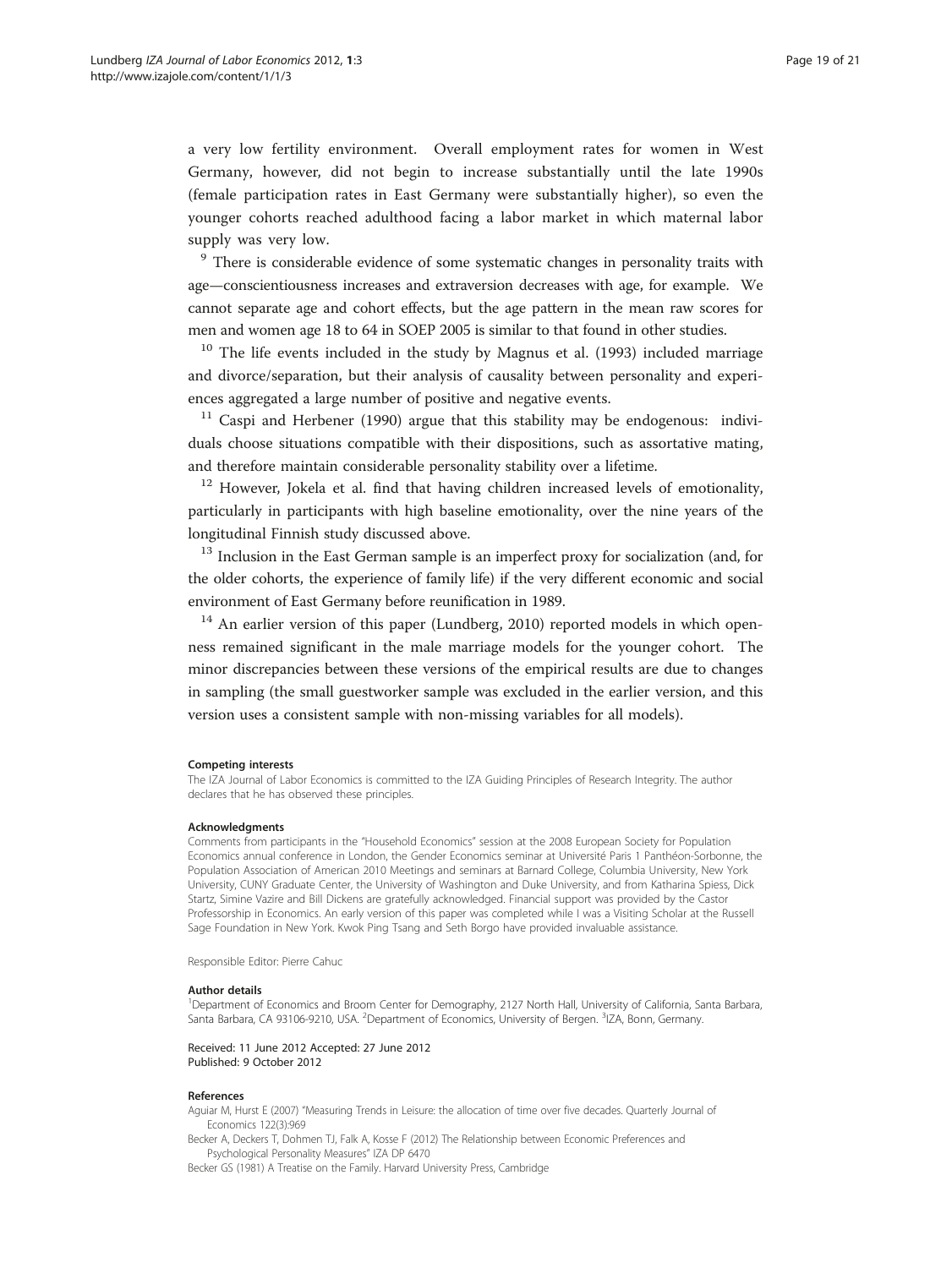<span id="page-19-0"></span>Becker GS, Landes EM, Michael RT (1977) An Economic Analysis of Marital Instability. Journal of Political Economy 85 (6):1141–1187

Behrman JR, Deolalikar AB (1989) Is Variety the Spice of Life? Implications for Calorie Intake. The Review of Economics and Statistics 71(4):666–672

Bergstrom TC (1989) A fresh look at the rotten kid theorem–and other household mysteries. Journal of Political Economy 97(5):1138–1159

- Bergstrom TC, Cornes RC (1983) Independence of allocative efficiency from distribution in the theory of public goods. Econometrica 51(6):1753–1765
- Borghans L, Duckworth AL, Heckman JJ, ter Weel B (2008) The economics and psychology of personality traits. Journal of Human Resources 43(4):972–1059

Caprara GV, Cervone D (2000) Personality: Determinants, Dynamics, and Potentials. Cambridge University Press Caspi A, Herbener ES (1990) Continuity and change: assortative marriage and the consistency of personality in adulthood. Journal of Personality and Social Psychology 58(2):250–258

Charles KK, Stephens M Jr (2004) Job displacement, disability, and divorce. Journal of Labor Economics 22(2):489–522 Chiswick B, Houseworth C (2011) Ethnic intermarriage among immigrants: human capital and assortative mating.

Review of Economics of the Household 9(2):149–180 Costa PT, McCrae RR (1997) Longitudinal Stability of Adult Personality. In: Hogan R, Johnson J, Briggs S (eds) Handbook of Personality Psychology. Academic, San Diego, pp 269–290

Dohmen T, Falk A, Huffman D, Sunde U, Schupp J, Wagner GG (2011) Individual risk attitudes: measurement, determinants, and behavioral consequences. Journal of the European Economic Association 9(3):522–550

Furtado D, Theodoropoulos N (2011) Interethnic marriage: a choice between ethnic and educational similarities. Journal of Population Economics 24(4):1257–1279

Goldberg LR (1981) Language and individual differences: the search for universals in personality lexicons. In: Wheeler L (ed) Review of Personality and Social Psychology, Vol. 2. Beverly Hills, CA, Sage, pp 141–165

Gronau R, Hamermesh DS (2008) The demand for variety: a household production perspective. Review of Economics and Statistics 90(3):562–572

Heineck G (2011) Does it pay to be nice? personality and earnings in the U.K. Industrial and Labor Relations Review 64 (5):1020–1038

Heineck G, Anger S (2010) The returns to cognitive abilities and personality traits in Germany. Labour Economics 17:535–546

Hogan R, Hogan J (2007) Hogan Personality Inventory Manual, 3rd edn. Hogan Assessment Systems, Tulsa, OK

Isen A, Stevenson B (2010) Women's Education and Family Behavior: Trends in Marriage, Divorce and Fertility. In: Shoven J (ed) Demography and the Economy. University of Chicago Press, Chicago

John OP, Srivastava S (1999) The big five trait taxonomy: history, measurement and theoretical. In: Pervin LA, John OP (eds) Handbook of Personality: Theory and Research. The Guilford Press, New York, pp 102–138

Jokela M, Kivimäki M, Elovainio M, Keltikangas-Järvinen L (2009) Personality and having children: a two-way relationship. Journal of Personality and Social Psychology 96(1):128–230

Kiernan K (1986) Teenage marriage and marital breakdown: a longitudinal study. Population Studies 40(1):35–54 Kinnunen U, Rytkonen O, Miettinen N, Pulkkinen L (2000) Personality and marriage: personality characteristics as predictors of marital quality and stability. Psykologia 35(4):332–345

Lam D (1988) Marriage markets and assortative mating with household public goods: theoretical results and empirical implications. Journal of Human Resources 23(4):462–487

Lesthaeghe RJ (2010) The unfolding story of the second demographic transition. Population and Development Review 36(2):211–251

Light A, Ahn T (2010) Divorce as risky behavior. Demography 47(4):895–921

Lowell KE, Conley JJ (1987) Personality and compatibility: a prospective analysis of marital stability and marital satisfaction. Journal of Personality and Social Psychology 52(1):27–40

Lundberg S (2005) Men and islands: dealing with the family in empirical labor economics. Labour Economics 12 (4):591–612

Lundberg S (2008) Gender and Household Decisionmaking. In: Bettio F (ed) Frontiers in Gender Economics. Routledge, New York

Lundberg S (2010) Personality and Marital Surplus., IZA DP 4945

Lundberg S, Pollak RA (2003) Efficiency in marriage. Review of Economics of the Household 1(3):153–167

Lundberg S, Pollak RA (2007) The american family and family economics. Journal of Economic Perspectives 21(2):3–26 Magnus K, Diener E, Fujita F, Pavot W (1993) Extraversion and neuroticism as predictors of objective life events: a

longitudinal analysis. Journal of Personality and Social Psychology 65(5):1046–1053

McAdams DP, Pals JL (2006) A new big five: fundamental principles for an integrative science of personality. American Psychologist 61(3):204–217

McCranie EW, Kahan J (1986) Personality and multiple divorces. Journal of Nervous and Mental Disease 174(3):161–164 McKinnish TG (2004) Occupation, sex-integration, and divorce. American Economic Review 94(2):322–325

Mueller G, Plug E (2006) Estimating the effect of personality on male and female earnings. Industrial and Labor Relations Review 60(1):3–22

Nyhus EK, Pons E (2005) The effects of personality on earnings. Journal of Economic Psychology 26(3):363–384 Ozer DJ, Benet-Martinez V (2006) Personality and the prediction of consequential outcomes. Annual Review of Psychology 57:401–421

Peters HE (1986) Marriage and divorce: informational constraints and private contracting. American Economic Review 76(3):437–454

Plotnick R (1992) The effects of attitudes on teenage premarital pregnancy and its resolution. American Sociological Review 57(6):800–811